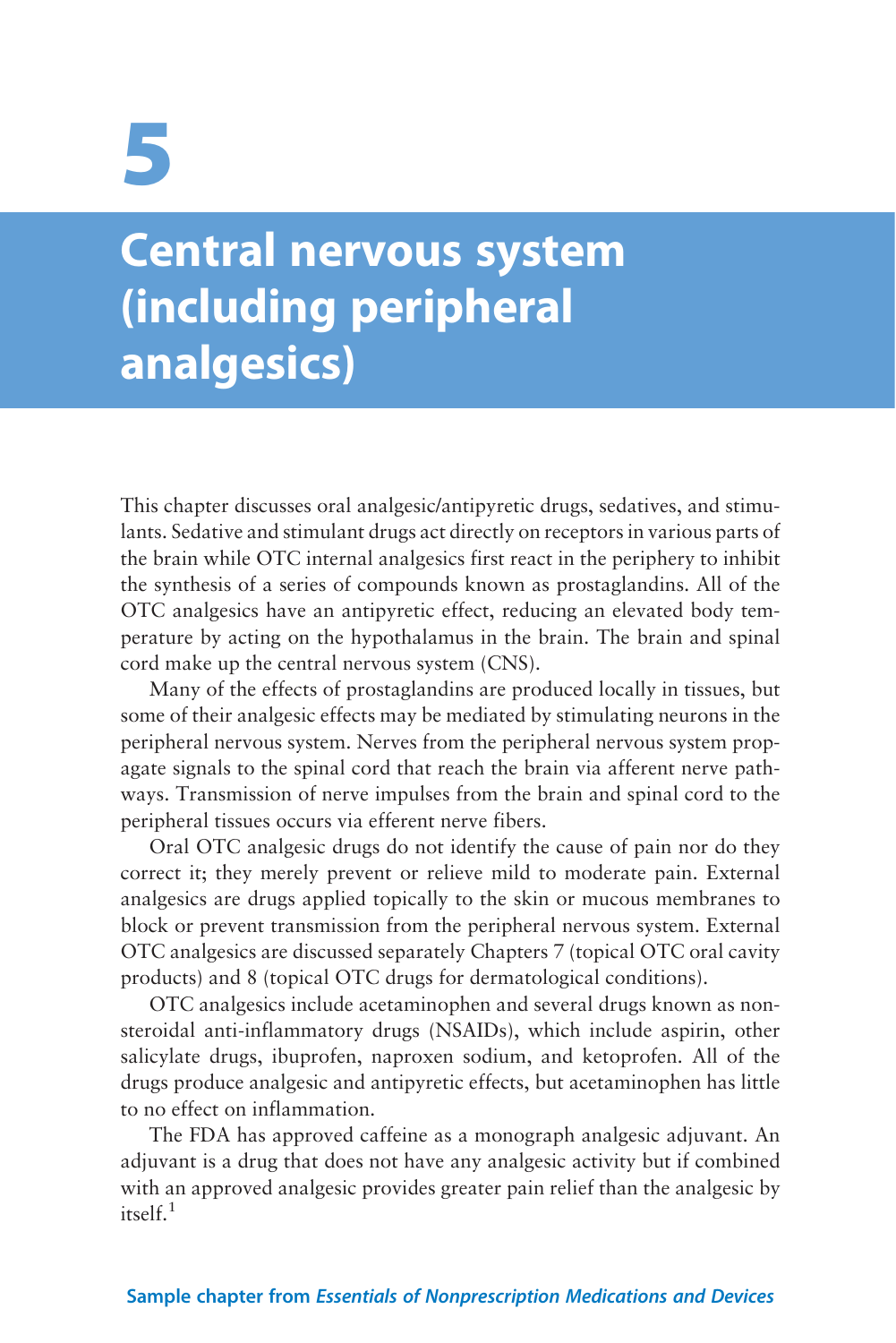Acetaminophen, aspirin, and ibuprofen may be used for all types of headache including migraine headache. Manufacturers of products labeled exclusively for migraine pain obtained FDA approval by submitting additional data. Directions for use of these products differs from their use as ordinary analgesic/antipyretic products.<sup>[2](#page-20-0)</sup>

# Oral analgesics

# Acetaminophen

Acetaminophen is one of the most widely used analgesics in the USA. It is used OTC for all age groups over the age of 2 years and is prescribed by healthcare professionals for those under 2 years of age. It is the analgesic least likely to cause GI symptoms, gastric irritation, GI bleeding, and ulcers, and it does not affect blood platelets.

Acetaminophen is metabolized by the liver and is associated with liver toxicity and death. This risk is increased if the use of acetaminophen involves high daily doses, a long period of use, or the ingestion of three or more alcohol beverages per day. Accidental ingestions by children or adults require immediate treatment, even if there are no immediate symptoms of toxicity.

# Drug category and indications for use

Acetaminophen is an analgesic and antipyretic. It may be used to reduce fevers and provide temporary relief for minor aches and pains caused by the common cold, sore throat, toothache, headache, muscular aches and pain, premenstrual and menstrual cramps (dysmenorrhea), and pain associated with arthritis. $<sup>1</sup>$  $<sup>1</sup>$  $<sup>1</sup>$ </sup>

# Monograph ingredient

Acetaminophen.

# Mode of action

Acetaminophen is a weak inhibitor of prostaglandin synthesis in the periphery but has a more pronounced effect in the brain; its full mechanism of action remains uncertain. It has no true anti-inflammatory activity as NSAIDs have, but it is recommended as a primary drug for relieving mild to moderate arthritic pain. Two basic reasons for its use are that much of the pain associated with osteoarthritis is not from an inflammatory process and its safety profile for those over the age of 60 years is much better than that of the  $NSAIDs.<sup>3</sup>$  $NSAIDs.<sup>3</sup>$  $NSAIDs.<sup>3</sup>$ 

# Warnings and precautions

Adults and children over 12 years of age should not exceed the recommended dose of 4 g per 24 hours because severe liver damage may occur at higher dosage. Acetaminophen should not be used without consulting a physician if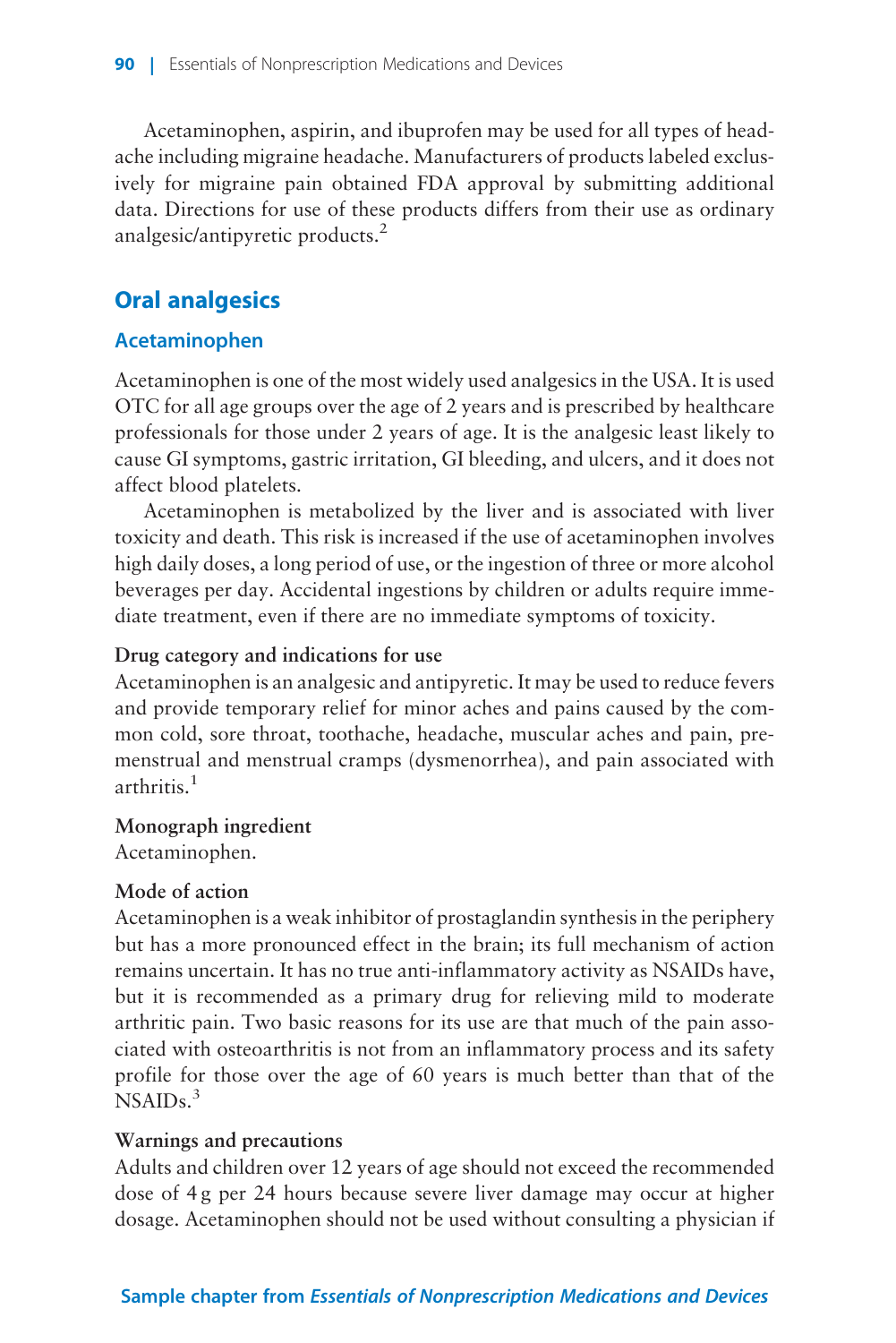an individual has liver disease. If the individual consumes three or more alcoholic drinks every day, a physician should be consulted before taking this product. OTC acetaminophen should not be used with any other drugs, prescription or nonprescription, containing acetaminophen. A physician or pharmacist should be consulted by anyone unsure of the content of other drugs they are taking.<sup>[4,5](#page-20-0)</sup>

Acetaminophen should not be used for more than 10 days for temporary relief of pain and for not more than 3 days if used for fever. If fever occurs or swelling or redness occurs at the site of pain, a physician should be consulted. Products labeled for sore throat pain are limited to 2 days of use. If the pain worsens or a fever develops, a physician should be consulted.<sup>[1,5,6](#page-20-0)</sup>

Children under 12 years of age should not take more than five doses of acetaminophen in a 24 hour period because it could cause severe liver damage. The drug should not be used without consulting a physician if the child has liver damage or if the child is taking any other product that contains acetaminophen. If the caregiver is unsure of the content of other drugs the child is taking, a physician or pharmacist should be consulted.

Acetaminophen products for children 2 to 12 years of age should not be labeled for use of muscle aches and pains, premenstrual or menstrual cramps, or arthritis. $5,6$ 

The FDA issued a final monograph for labeling of all internal analgesics on April 29, 2009. Even though acetaminophen does not affect blood platelets, all acetaminophen products must contain a warning by April 2010 that a physician or pharmacist should be consulted if the individual is taking war-farin.<sup>[6](#page-20-0)</sup> Maximum doses of acetaminophen taken for 1 week or more increase the anticoagulant effect of warfarin by influencing its pharmacokinetics.<sup>[7](#page-20-0)</sup>

NOTE: All these warnings about acetaminophen are required to be on the product's label when acetaminophen is combined in cough/cold products, sinus pain relief products, premenstrual and menstrual pain relief products, or sedative products. $5,6$ 

In June 2009, an FDA Advisory Committee recommended stronger warnings or perhaps removal of acetaminophen from many combination prescription products because of accidental overdoses[.7](#page-20-0) These recommendations may extend to nonprescription products in the future, especially allergy/cough/ cold products. Such a change would affect many products on the market and may result in formulation changes.

# Recommended dose

Adults and children over 12 may take one or two 325 mg (regular strength) or 500 mg tablets (extra strength) every 4 to 6 hours, but should not exceed 4000 mg in 24 hours; sustained release acetaminophen is available as 650 mg tablets and one to two tablets may be taken every 8 hours but must be swallowed, not chewed or crushed.<sup>[5,6](#page-20-0)</sup>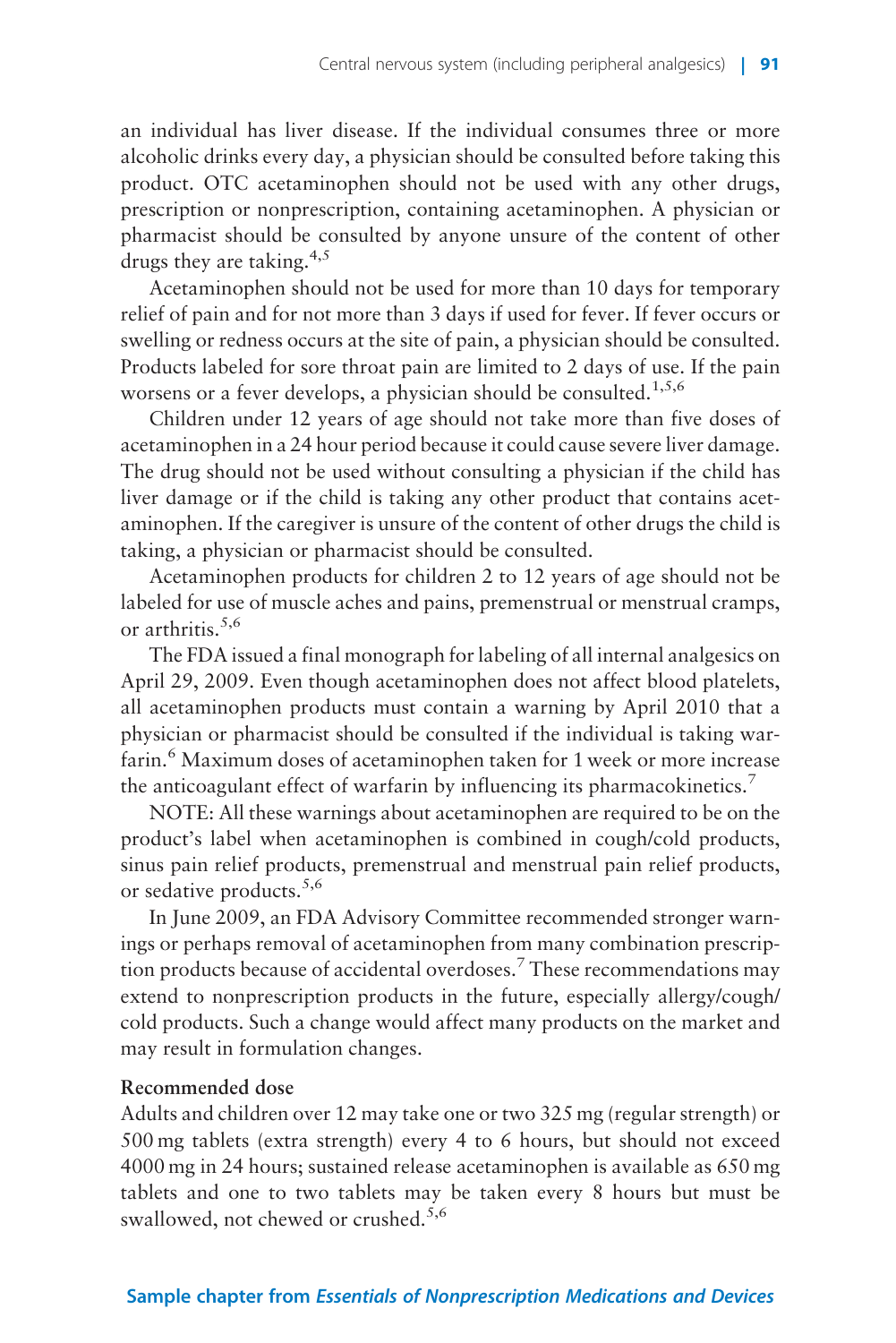| Table 5.1 Recommended doses of acetaminophen syrup or suspension (160 mg)<br>per teaspoon (tsp) or 5 mL) for children 2-12 years of age |               |             |                                          |
|-----------------------------------------------------------------------------------------------------------------------------------------|---------------|-------------|------------------------------------------|
| Weight (lbs)                                                                                                                            | Weight (kg)   | Age (years) | Oral dose <sup>a</sup>                   |
| Under 24                                                                                                                                | Under 11      | Under 2     | Consult doctor                           |
| $24 - 35$                                                                                                                               | $11 - 16$     | $2 - 3$     | 1 tsp or 5 mL (160 mg)                   |
| $36 - 47$                                                                                                                               | $16.3 - 21.3$ | $4 - 5$     | 1.5 tsp or 7.5 mL<br>$(240 \text{ mg})$  |
| $48 - 59$                                                                                                                               | $21.8 - 26.8$ | $6 - 8$     | 2 tsp or 10 mL (320 mg)                  |
| $60 - 71$                                                                                                                               | $27.2 - 32.2$ | $8 - 10$    | 2.5 tsp or 12.5 mL<br>$(400 \text{ mg})$ |
| $72 - 95$                                                                                                                               | $32.7 - 43.2$ | $11 - 12$   | 3 tsp or 15 mL (480 mg)                  |

<sup>a</sup>Doses should be measured only with the measuring device enclosed in the package.

The recommended doses of acetaminophen syrup or suspension for children between the ages of 2 and 12 years are given in table 5.1 and for concentrated infant acetaminophen drops in table 5.2.

Concentrated infants drops contain more acetaminophen per milliliter than do syrup or suspension formulations and should only be measured with the dropper that is packaged with the container. Failure to use the appropriate measuring device may result in improper doses and is a frequent cause of overdoses when the concentrated infant drops are used.

#### Products

Tylenol Regular Strength, Tylenol Extra Strength, Tylenol 8 hour, Tylenol Arthritis, Feverall Suppositories, and Panadol.

NOTE: Tylenol 8 hour may be used in children over 12 years of age and Tylenol Arthritis may be use in individuals over 18 years of age. Both contain the same formula of sustained release acetaminophen, but arthritis products may not be labeled for use in individuals under 18 years of age. Arthritis that occurs in a child or adolescent requires physician treatment, not self-care.

| <b>Table 5.2</b> Recommended doses for concentrated acetaminophen infant drops<br>(concentration, 80 mg in 0.8 mL; 1 dropperful is 0.8 mL) |             |             |                                                                |
|--------------------------------------------------------------------------------------------------------------------------------------------|-------------|-------------|----------------------------------------------------------------|
| Weight (lbs)                                                                                                                               | Weight (kg) | Age (years) | <b>Dose</b>                                                    |
| Under 24                                                                                                                                   | Under 11    | Under 2     | Consult doctor                                                 |
| $24 - 35$                                                                                                                                  | $11 - 16$   | $2 - 3$     | 1.6 mL (use two<br>dropperful doses of<br>$0.8$ mL) $(160$ mg) |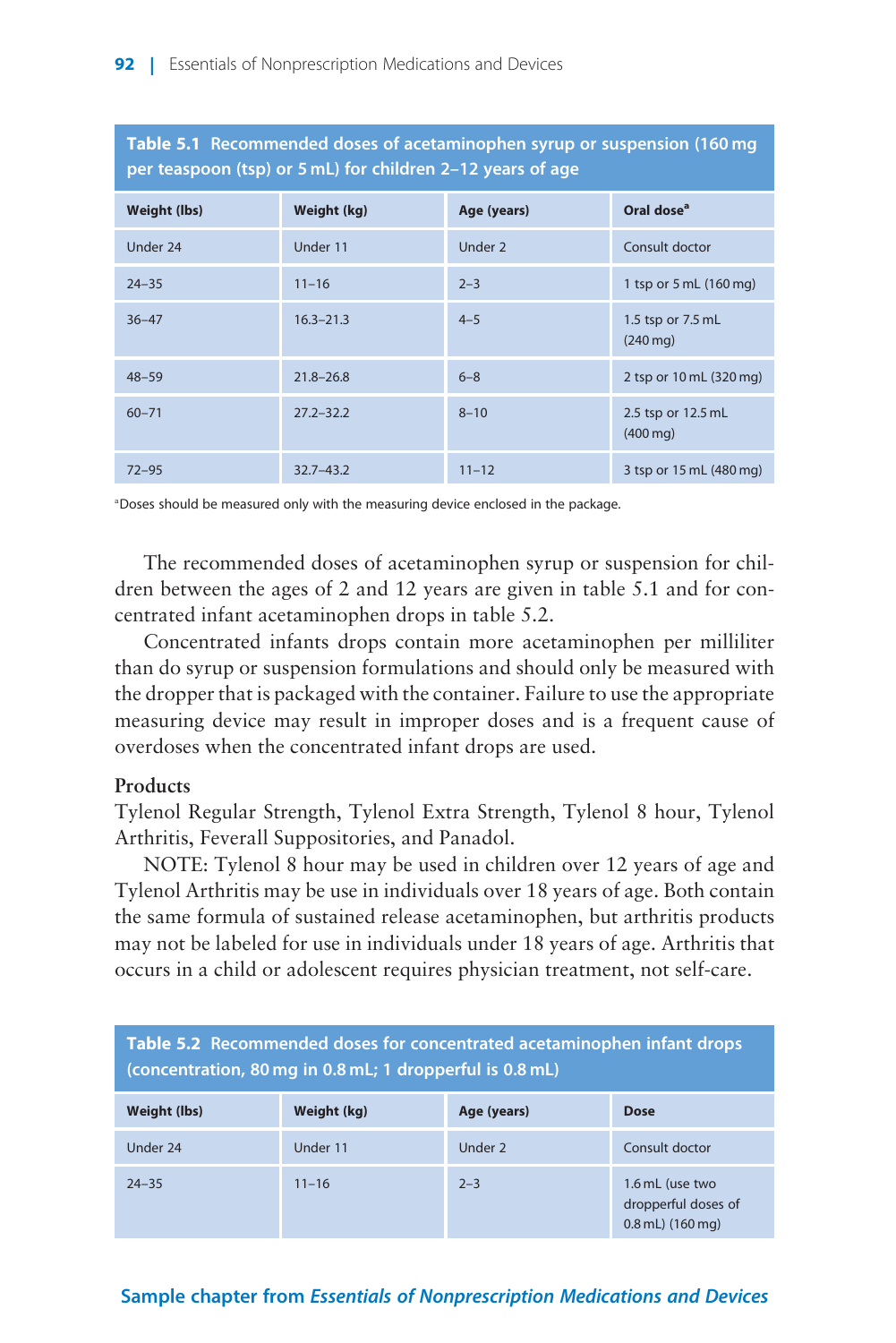#### Nonsteroidal anti-inflammatory analgesic/antipyretic drugs

# Monograph drugs

Aspirin (acetylsalicylic acid), carbaspirin calcium, choline salicylate, magnesium salicylate, sodium salicylate, ibuprofen, naproxen sodium, and ketoprofen are all classified as NSAIDs.

#### Drug category and indications for use

NSAIDs may be used to reduce fever and provide temporary relief for minor aches and pains caused by the common cold, sore throat, headache, muscular aches and pain, backache, premenstrual and menstrual cramps (dysmenorrhea), and pain associated with arthritis. $1,5,6$ 

Low-dose aspirin (81 mg per day) may be recommended by a physician to prevent the aggregation of blood platelets to reduce the risk of heart attacks and strokes in certain individuals.

# Mode of action

Aspirin and the other salicylates combine with cyclo-oxygenase enzymes (COX-1 and COX-2), which are responsible for the first step in the formation of prostaglandins and thromboxanes from arachidonic acid in the periphery. Prostaglandins are produced in the inflammatory response and are involved in the production of pain, especially pain associated with headache and premenstrual and menstrual pain. The anti-inflammatory effect of aspirin and salicylates derives from their ability to inhibiting prostaglandin synthesis. Consequently, they are known as nonsteroidal anti-inflammatory drugs,  $NSAIDs.<sup>3</sup>$  $NSAIDs.<sup>3</sup>$  $NSAIDs.<sup>3</sup>$ 

Prostaglandin  $E_2$  (PGE<sub>2</sub>) produced in the periphery increases cyclic adenosine monophosphate (cyclic AMP), which causes the hypothalamus to increase body temperature. Aspirin and the other NSAIDs inhibit  $PGE<sub>2</sub>$  synthesis, thus having an antipyretic effect. $3$ 

Prostaglandin H<sub>2</sub> is converted to thromboxanes, which are involved in platelet aggregation to stop bleeding. Because aspirin, but not other salicylates, binds irreversibly to the acetyl site of COX-1, it is used for its anticoagulant activity in individuals who are at risk for heart attacks and strokes that are caused by blood clots. Individuals should consult their physician before using aspirin for these cardiovascular uses.<sup>[1,3,5–8](#page-20-0)</sup>

Aspirin, carbaspirin calcium, choline salicylate, magnesium salicylate, sodium salicylate, and ibuprofen administered in recommended doses have the same efficacy as analgesics and antipyretics.<sup>[1,5](#page-20-0)</sup>

#### Warnings and precautions

Individuals allergic to aspirin or any other pain or fever relief drug should not take the drug as they may experience hives, asthma (wheezing), facial swelling, or shock. The drug should be stopped immediately if any of these symp-toms occur and a physician should be contacted.<sup>[1,5,6](#page-20-0)</sup>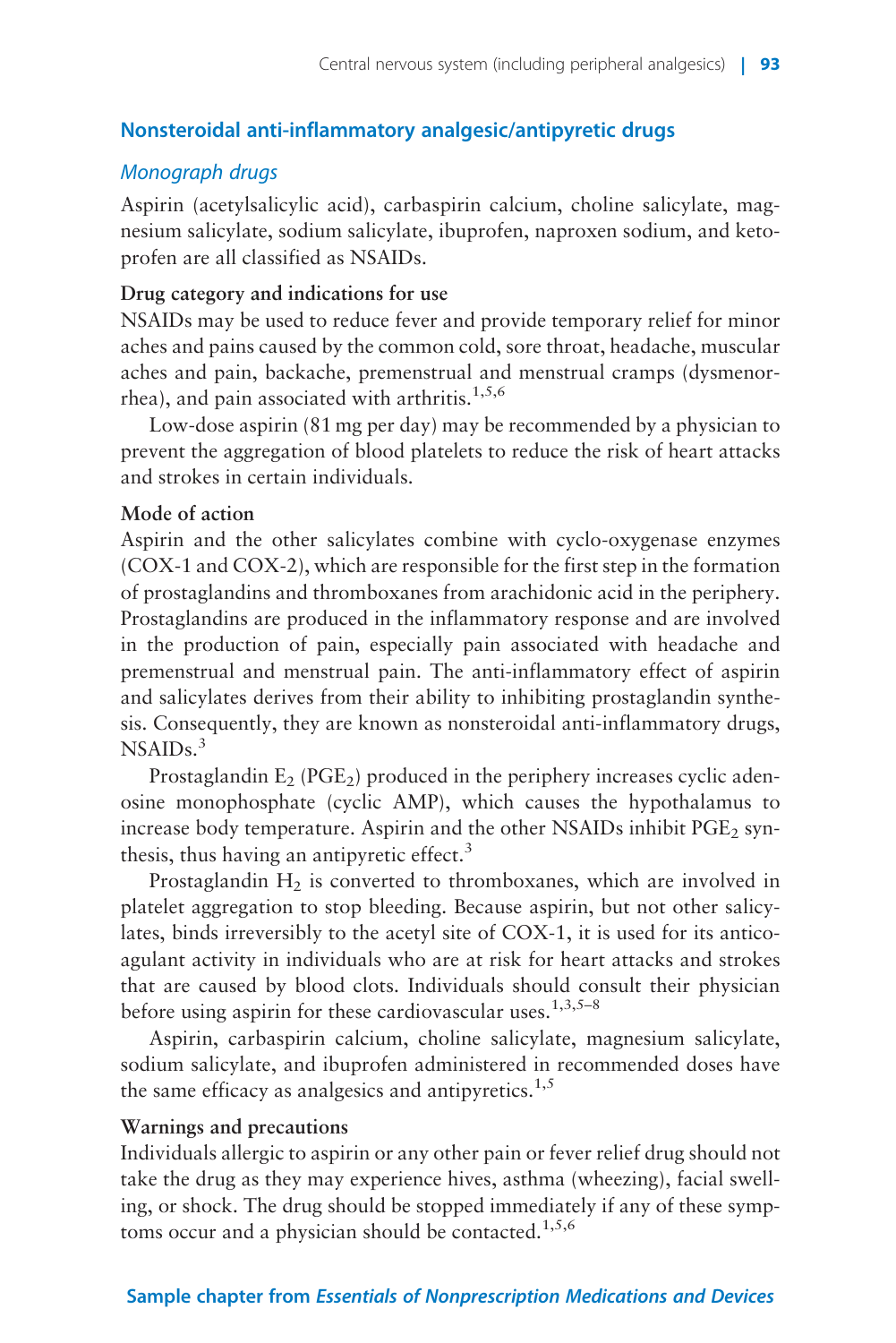Children and teenagers should not use this drug if they have recovered, or are recovering, from flu or chickenpox because they may develop Reye's syndrome, a serious condition associated with the use of aspirin and salicy-lates.<sup>[5,6,9](#page-20-0)</sup> Reve's syndrome occurs usually after a viral infection such as chickenpox or flu. Symptoms include persistent vomiting, fatigue, and confusion, and the syndrome may progress to convulsions, unconsciousness, and death. There is an increase in intracranial pressure and increased fatty deposits in the liver and other organs. Immediate treatment minimizes the residual effects of this condition.<sup>[10](#page-20-0)</sup>

All NSAIDs may cause stomach bleeding and the risk of this event is greater if individuals are over 60 years of age, have bleeding problems, peptic ulcer disease, diabetes, gout, or arthritis, or if the individual is taking an anticoagulant drug (blood thinner), steroids, or any other drugs containing NSAIDs. Consuming three or more alcoholic beverages a day, taking more than the recommended dose, or taking the drug for a longer period of time than recommended increases the risk of bleeding.<sup>[5,6](#page-20-0)</sup>

The appearance of blood or occult blood in any vomit or stool may indicate stomach bleeding, and a physician should be consulted immediately. If an individual experiences stomach pain or ringing in the ears, a physician should be consulted. $5,6$ 

If NSAIDs do not relieve pain within 10 days, or fever within 3 days, a physician should be consulted. If the symptoms worsen or redness develops in the area of the pain, a physician should be consulted. If the product is labeled for sore throat pain, its use should be limited to 2 days.<sup>[1,5,6](#page-20-0)</sup>

NSAIDs should not be used during the last 3 months of pregnancy unless directed by a physician because it may cause problems for the unborn child and complications during delivery.<sup>[1,5](#page-20-0)</sup>

Aspirin should not be used to reduce the risk of a heart attack unless advised to do so by a physician.<sup>[5](#page-20-0)</sup>

If a magnesium salicylate product has more than 50 milliequivalents of magnesium in the recommended daily dose, it should not be used by individ-uals with kidney disease without consulting a physician.<sup>[1](#page-20-0)</sup>

If individuals have diabetes, high blood pressure, kidney disease or take a diuretic drug, a physician should be consulted before using any NSAID. NSAIDs may inhibit prostaglandins that produce vasodilatation of blood vessels in the kidney, resulting in vasoconstriction and causing an increase in blood pressure, further compromising kidney function in individuals who have kidney disease.<sup>[6,11,12](#page-20-0)</sup>

There are two special warnings for ibuprofen in addition to all the other NSAIDs warnings.

Special ibuprofen warning for concomitant use with low-dose aspirin  $(81 \text{ mg})$ . There is competitive action between ibuprofen and aspirin for the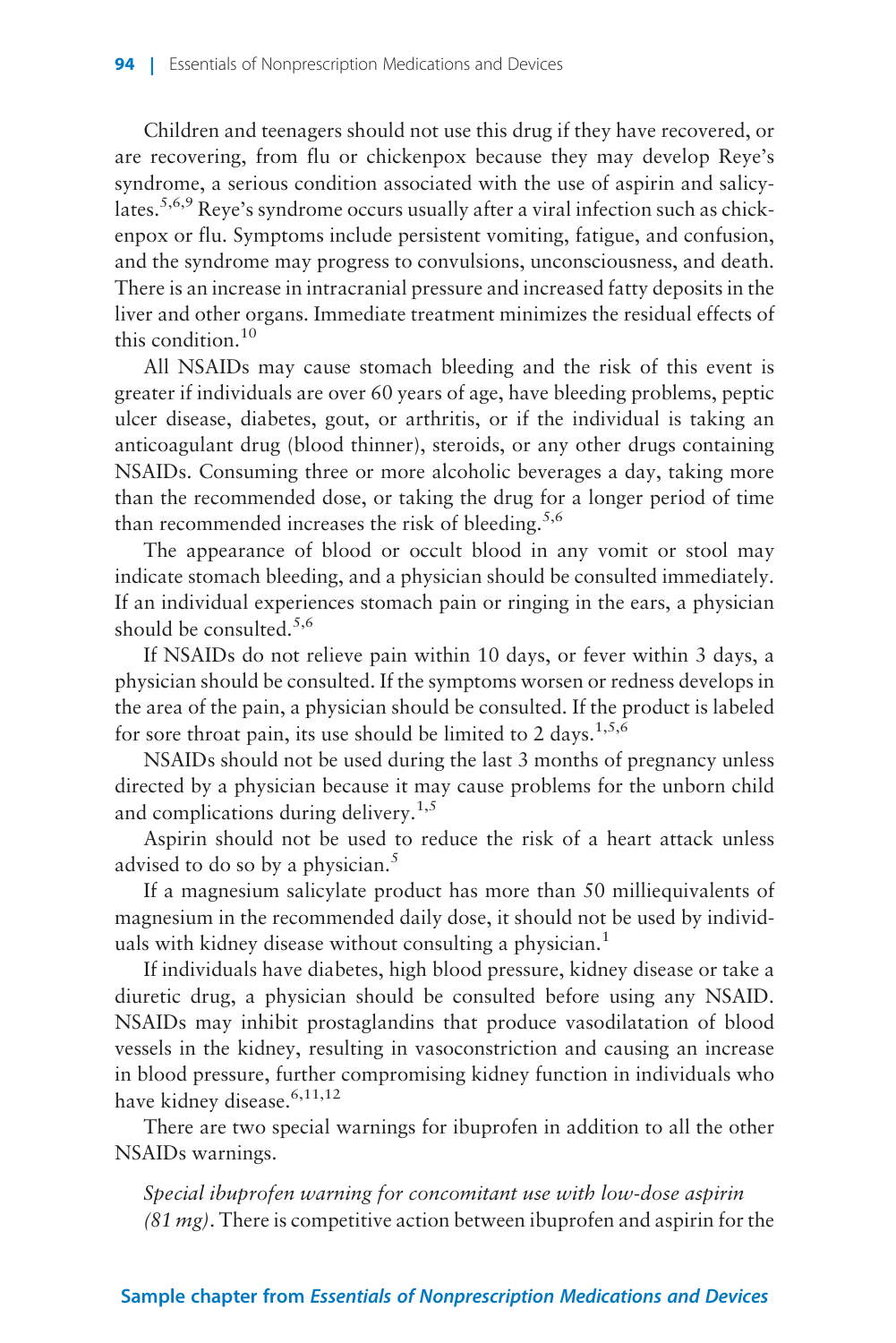acetyl-binding site of cyclo-oxygenase when both drugs are administered together. Since this is the site where aspirin acts to prevent platelet aggregation for its cardiovascular effect, its effectiveness will be reduced. If an individual uses both drugs, aspirin should be administered 8 hours after ibuprofen[.13](#page-21-0) There is little evidence that naproxen sodium and ketoprofen might have the same effect.

Special ibuprofen warning for migraine headache use. Individuals should not use ibuprofen for a migraine headache if a physician has never diagnosed their problem as a migraine headache. If the headache differs from previous migraine headaches, is the worst headache of their life, is accompanied by a fever and stiff neck, or has occurred after a head injury, a physician should be consulted. If the headache is caused by bending, coughing, or exertion, occurs daily, or is accompanied by vomiting, a physician should be consulted before using ibuprofen. Ibuprofen is not recommended for treating migraine headaches in individuals under 18 years of age unless a recommendation was made by a physician.<sup>[14](#page-21-0)</sup>

# Recommended dose

Aspirin for pain or fever relief. Adults and children over 12 years of age may take two tablets of either 325 mg (regular strength) or 500 mg (extra strength) aspirin per dose every 4 to 6 hours, not exceeding 12 tablets within 24 hours. Although the monograph permits aspirin use in children under 12 years of age, most healthcare professionals do not recommend its use; acetaminophen is the preferred drug in children under 12 years of age.<sup>1,6</sup> Aspirin for reduction of cardiovascular risk. The dose of aspirin recommended is 81 mg per day for most individuals (a 'baby' aspirin), but this use should be discussed with a physician. Doses higher than 81 mg (325 to 500 mg) may be recommended by a physician for certain individuals.

Salicylate drugs. Dose recommendations are given in table 5.3.

| (maximum 4 times a day) |                 |  |
|-------------------------|-----------------|--|
| <b>Drug</b>             | Adult dose (mg) |  |
| Aspirin                 | 325-1000        |  |
| Carbaspirin calcium     | 414-828         |  |
| Choline salicylate      | 435-870         |  |
| Sodium salicylate       | 250-650         |  |
| Magnesium salicylate    | $325 - 650$     |  |

Table 5.3 Recommended adult doses of analgesic/antipyretic salicylate drugs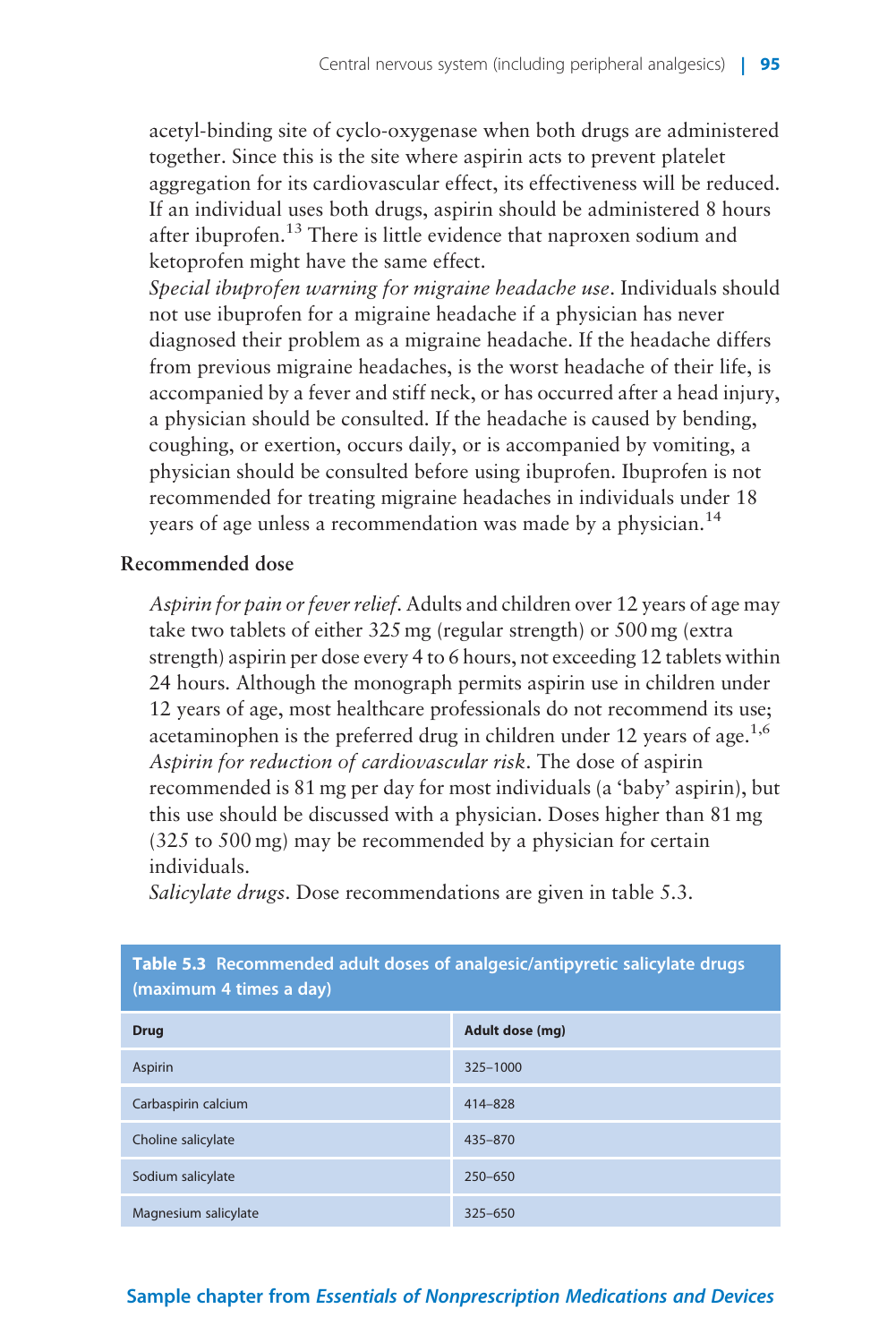Table 5.4  $R$ ecommended doses of its ibuse of ibuse for children under  $\ell$  age  $\ell$  agent  $\ell$  agent of agents of agents of agents of agents of agents of agents of agents of agents of agents of agents of agents of agents

| <b>Table 3.4</b> INCOMMENDED QUISES OF IDUPTONER TOF CHINESIT QUIDET TZ years of age<br>(100 mg in 1 teaspoon (tsp) or 5 milliliters (mL). |               |             |                                            |
|--------------------------------------------------------------------------------------------------------------------------------------------|---------------|-------------|--------------------------------------------|
| <b>Weight (lbs)</b>                                                                                                                        | Weight (kg)   | Age (years) | <b>Dose</b>                                |
| Under 24                                                                                                                                   | Under 11      | Under 2     | Consult doctor                             |
| $24 - 35$                                                                                                                                  | $11 - 16$     | $2 - 3$     | 1 tsp or 5 mL (100 mg)                     |
| $36 - 47$                                                                                                                                  | $16.3 - 21.3$ | $4 - 5$     | 1.5 tsp or 7.5 mL<br>$(150 \,\mathrm{mg})$ |
| $48 - 59$                                                                                                                                  | $21.8 - 26.8$ | $6 - 8$     | 2 tsp or 10 mL (200 mg)                    |
| $60 - 71$                                                                                                                                  | $27.2 - 32.2$ | $9 - 10$    | 2.5 tsp or 12.5 mL<br>$(250 \text{ mg})$   |
| $72 - 95$                                                                                                                                  | $32.7 - 43.2$ | $11 - 12$   | 3 tsp or 15 mL (300 mg)                    |

Ibuprofen. Dose recommendation for adults and children over 12 years of age is 200 to 400 mg per dose up to four times a day. Children's ibuprofen has a longer duration of action than acetaminophen and is given every 6 to 8 hours. Table 5.4 has the recommended doses for children aged between 2 and 12 years and table 5.5 for concentrated ibuprofen infants drops.

# Products

Aspirin (Bayer Aspirin, Ascriptin, Anacin (contains caffeine as an adjuvant), Bufferin, and Ecotrin (enteric coated aspirin), choline salicylate (Arthropan is a liquid formulation), magnesium salicylate (Mobigesic, Backache Maximum Strength, Extra Strength Doan's, and Momentum Muscular Backache). NOTE: There is no evidence that any of these products are more effective in treating backache pain than any other aspirin or salicylate product, despite the name of specific products.

Low-dose aspirin (81 mg) products: Bayer Low Dose 'Baby' Aspirin, St. Joseph Adult Low Strength Aspirin.

Ibuprofen (Advil, Advil Infants' Concentrated Drops, Advil Children's Suspension, Advil Migraine, and Motrin IB, Junior Strength Motrin, Concentrated Motrin Children's Drops).

| Table 5.5 Recommended doses for concentrated ibuprofen infant drops (50 mg in<br>1.25 mL; special measuring device included in package) |              |              |                     |
|-----------------------------------------------------------------------------------------------------------------------------------------|--------------|--------------|---------------------|
| Weight (lbs)                                                                                                                            | Weight (kg)  | Age (months) | <b>Dose</b>         |
|                                                                                                                                         |              | Under 6      | Consult doctor      |
| $12 - 17$                                                                                                                               | $5.5 - 7.7$  | $6 - 11$     | $1.25$ mL $(50$ mg) |
| $18 - 23$                                                                                                                               | $8.2 - 10.5$ | $12 - 23$    | 1.875 mL (75 mg)    |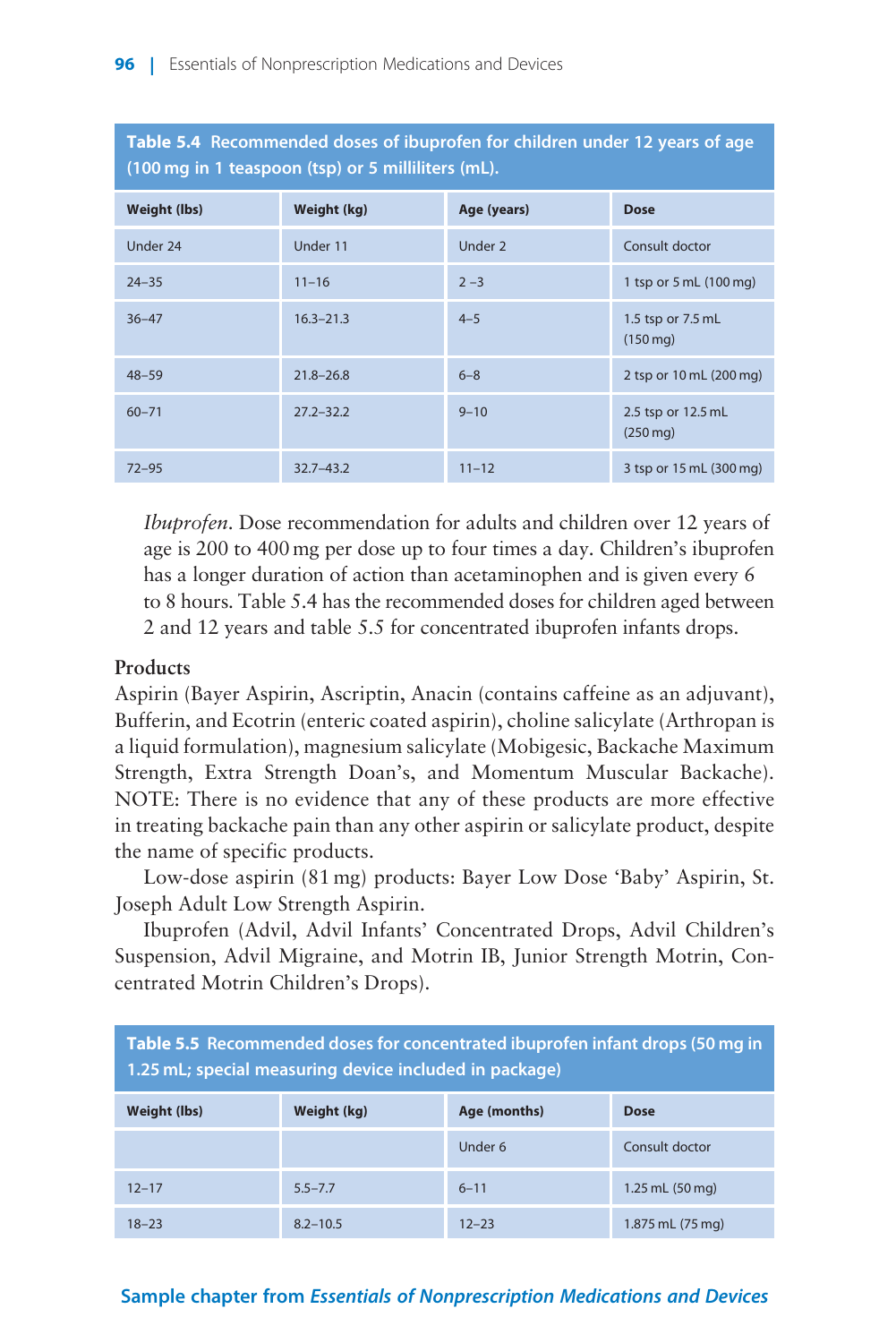# Rx–OTC switched NSAIDs

# Drug category and indications for use

NSAIDs may be used to reduce fevers and provide temporary relief for minor aches and pains caused by the common cold, sore throat, toothache, headache, muscular aches and pain, backache, premenstrual and menstrual cramps (dysmenorrhea), and pain associated with arthritis.

# OTC NSAIDs

Ibuprofen, naproxen sodium and ketoprofen are available as analgesic/antipyretic drugs because manufacturers submitted abbreviated new drug applications. These drugs are available as prescription products but in doses that are higher than those in OTC products. The FDA included ibuprofen in the OTC Internal Analgesic Monograph in 2002.[15](#page-21-0)

# Mode of action

NSAIDs inhibit the synthesis of prostaglandins in peripheral tissues and act in the hypothalamus to reduce a fever in the same manner as aspirin. However, NSAIDs competively inhibit cyclo-oxygenase in a reversible manner. These NSAIDs cause somewhat less gastric irritation and bleeding than aspirin but require the same warnings.<sup>[5,6](#page-20-0)</sup>

#### Warnings and precautions

If individuals are allergic to ibuprofen, naproxen sodium, ketoprofen, or aspirin, or any other analgesic medication, they should not take theses product, because they may cause hives, asthma (wheezing), or facial swelling. The drug should be stopped immediately if any of these symptoms occur and a physician contacted.

These products may cause stomach bleeding and the risk of this event is greater if individuals are over 60 years of age, have bleeding problems or peptic ulcer disease, take an anticoagulant drug (blood thinner), take steroids, take any other drugs containing NSAIDs (either OTC or prescription), drink three or more alcoholic beverages a day, take more than the recommended dose, or take the drug for a longer period of time than recommended. A physician or pharmacist should be consulted when taking other drugs if individuals do not know the content of other medications.<sup>[5,6](#page-20-0)</sup>

If blood appears in any vomiting or the stools have blood or are very black, this may indicate stomach bleeding, and a physician should be consulted immediately. If an individual experiences stomach pain or ringing in the ears, a physician should be consulted.

If the product does not relieving pain within 10 days, or fever within 3 days, a physician should be consulted. If the symptoms worsen or redness develops in the area of the pain, a physician should be consulted. If the product is labeled for sore throat pain, its use should be limited to 2 days. $1,5$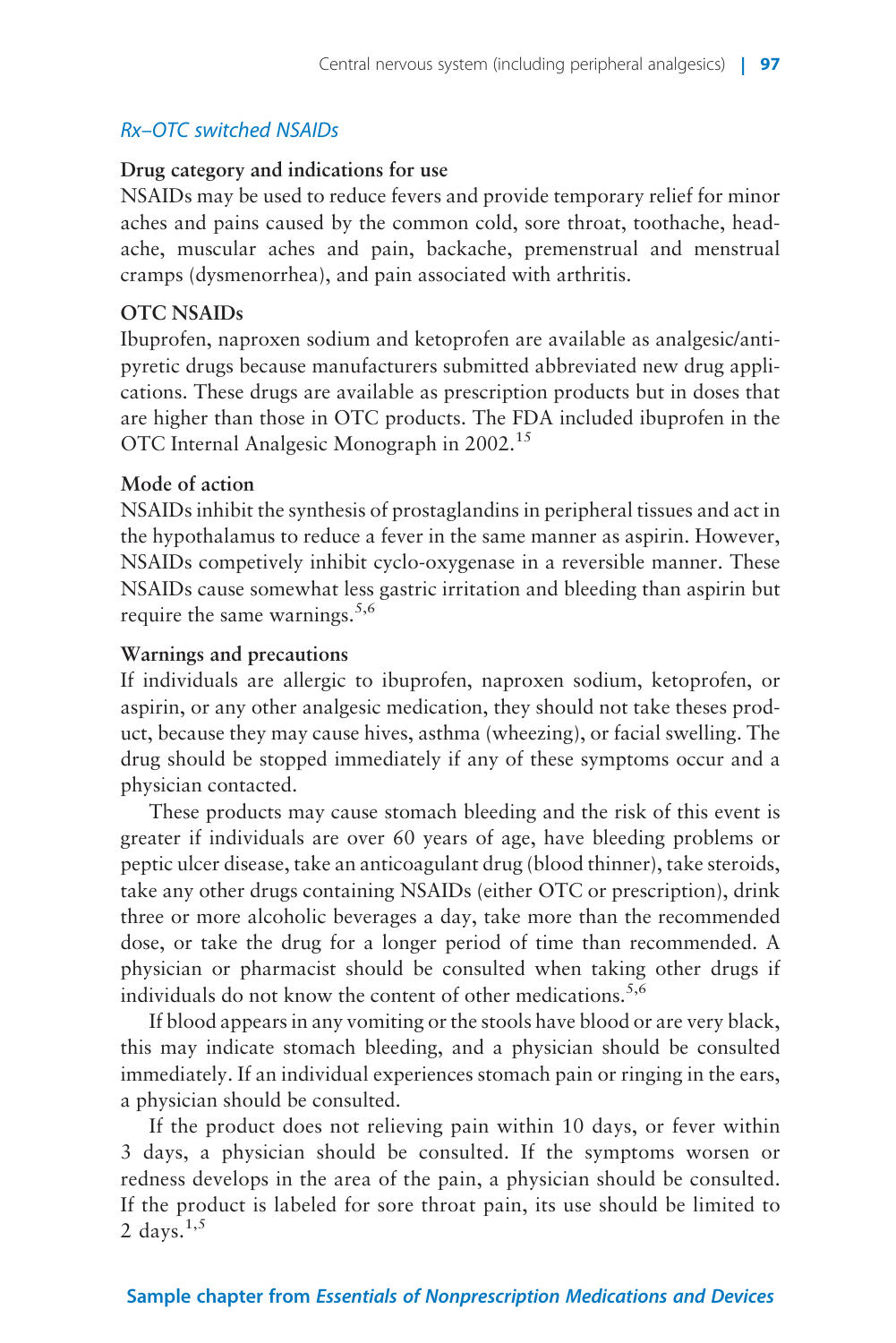A physician should be consulted before using these products if the indi-vidual has diabetes, high blood pressure, liver cirrhosis, or kidney disease.<sup>[6](#page-20-0)</sup>

These drugs should not be used during the last 3 months of pregnancy unless told to do so by a physician, because they may cause problems for the unborn child and complications during delivery.<sup>[1,5](#page-20-0)</sup>

# Recommended dose

Naproxen sodium. Individuals between the ages of 12 and 65 years of age may take 220 mg (one tablet) every 8 to 12 hours and no more than three tablets within 24 hours. Adults over 60 years of age should take 220 mg (one tablet) every 12 hours. Children under 12 years of age should only take naproxen sodium if recommended by a physician.<sup>[16](#page-21-0)</sup>

Ketoprofen. Adults and children over 16 years of age may take 12.5 mg ketoprofen every 8 hours. Children under 16 years of age should only take ketoprofen if recommended by a physician.

# **Products**

Naproxen sodium (Aleve), ketoprofen (marketed as Orudis KT but discontinued by the manufacturer).

# Analgesic combinations

The only permitted combination of analgesic drugs is acetaminophen and aspirin. $<sup>1</sup>$  $<sup>1</sup>$  $<sup>1</sup>$ </sup>

# Monograph ingredients

Acetaminophen and aspirin may be combined in a single product. The indications for use of each drug are the same, and the warnings and precautions for each drug must appear on the label. The combination drug may not be labeled for cardiovascular use even though it contains aspirin.

# Special warnings for Excedrin Migraine

Individuals should not use Excedrin Migraine for a migraine headache if a physician has never diagnosed their problem as a migraine headache. If this headache is different from previous migraine headaches, is the worst headache of their life, is accompanied by a fever and stiff neck, or has occurred after a head injury, a physician should be consulted. If the headache is caused by bending, coughing or exertion, occurs daily, or is accompanied by vomiting, a physician should be consulted before using this product. Individuals under 18 years of age should not use this product for a migraine headache unless a recommendation has been made by their physician.<sup>16</sup> These warnings are in addition to all other acetaminophen and aspirin warnings that must appear on the label.

# **Products**

Excedrin Extra Strength, Excedrin Migraine, Goody's Headache Powders, Vanquish.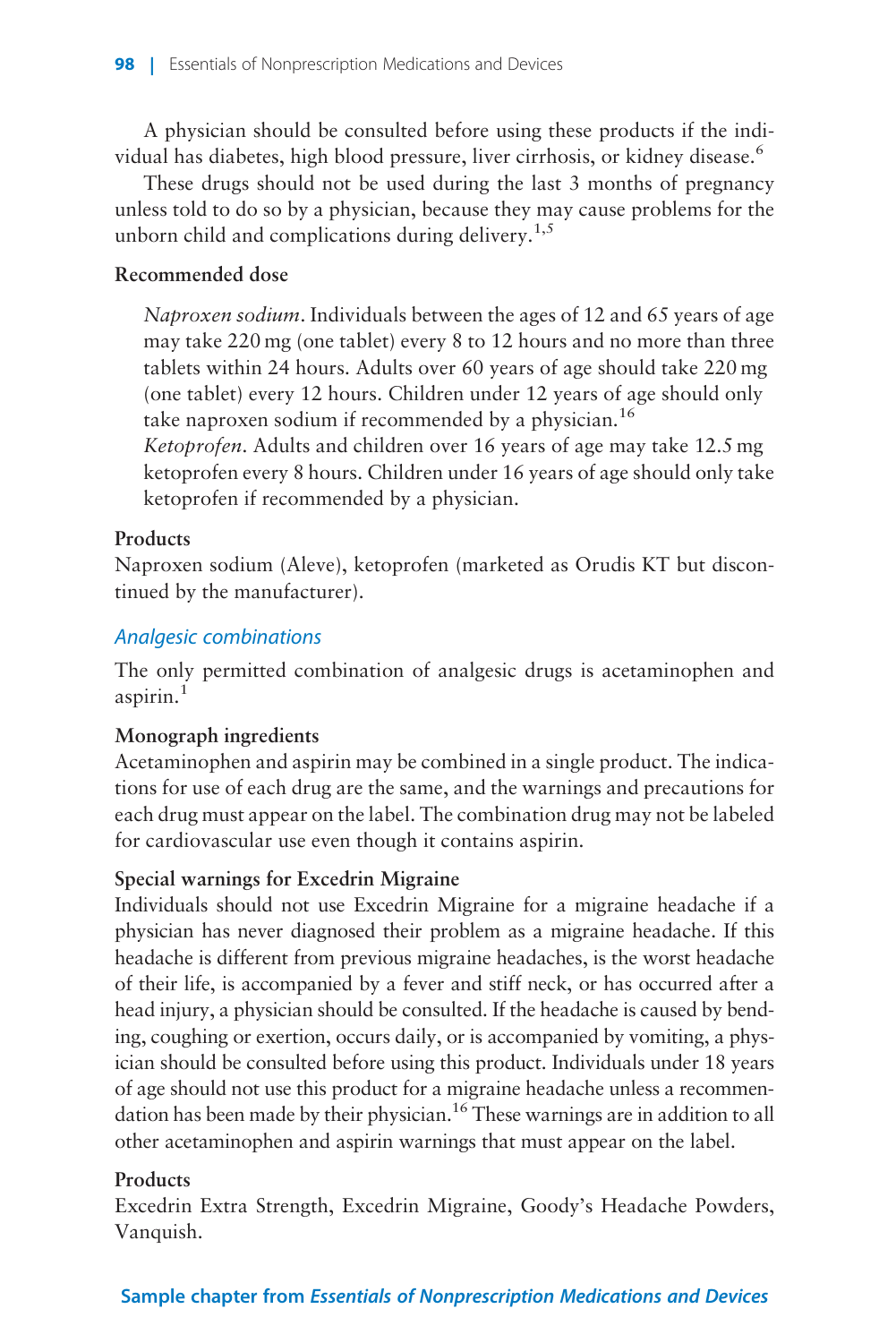Excedrin Extra Strength and Excedrin Migraine contain exactly the same drugs, acetaminophen (250 mg), aspirin (250 mg) and caffeine (65 mg), but the indications for use and labeled warnings are different. Excedrin Migraine has only one indication, migraine headache, and is labeled for use by individuals over 18 years of age; it has no other intended analgesic or antipyretic use.<sup>[17](#page-21-0)</sup> Both drugs must have a warning for caffeine that states that the recommended dose of this product has caffeine that is about equal to a cup of coffee. Limit intake of caffeine from other sources to avoid nervousness, irritability, increased heart rate, and insomnia that occurs from too much caffeine.<sup>17</sup>

#### Sedatives

Sleep is a dynamic process divided into two components, rapid eye movement (REM) and nonrapid eye movement (NREM), which are easily distinguished by electrophysiological patterns that can be measured using electroencephalography (EEG) and electrooculography (EOG). These patterns vary depending on age of the individual and may be altered by environmental conditions and/or by an individual's mood, emotional state, drug therapy, or disease state.

NREM sleep has four stages, each stage being considered to be a deeper form of sleep. Stage 1 is the transition to sleep phase or the period for onset of sleep. Stage 2 is an intermediate stage, which accounts for approximately 40 to 50% of sleep. Stages 3 and 4 are deep sleep stages where EEG measurements show slow-moving waves. Stages 3 and 4 account for approximately 20% of sleep time and are primarily responsible for the restorative nature of sleep, described by individuals as feeling more alert and energetic after sleep. Stage 4 sleep becomes shorter in duration as people age and is partly responsible for the early awakening experienced by elderly individuals.<sup>18</sup>

REM sleep patterns are more complex and less predictable than NREM patterns and are associated with dreams. There is complete relaxation of voluntary muscles during NREM sleep, and memory enforcement occurs during this time. As the amount of REM sleep increases during the night, there is a decrease in stages 3 and 4 of NREM sleep. Individuals usually progress through four or five cycles of sleep (NREM and REM) during the night, with each cycle lasting approximately 90 to 120 minutes.[18](#page-21-0)

Sleep is not a period where all biological systems shift into a lower activity level for a type of rest up or power up for the next day. Many important activities occur during sleep, for example growth hormone and cortisol (hydrocortisone) are secreted during sleep.

Insomnia is a general term that describes sleep disorders, and the most common complaint by healthy individuals is that of not being able to fall asleep readily, a sleep induction problem. The FDA's definition of an OTC sedative or nighttime sleep-aid is an agent that helps individuals who have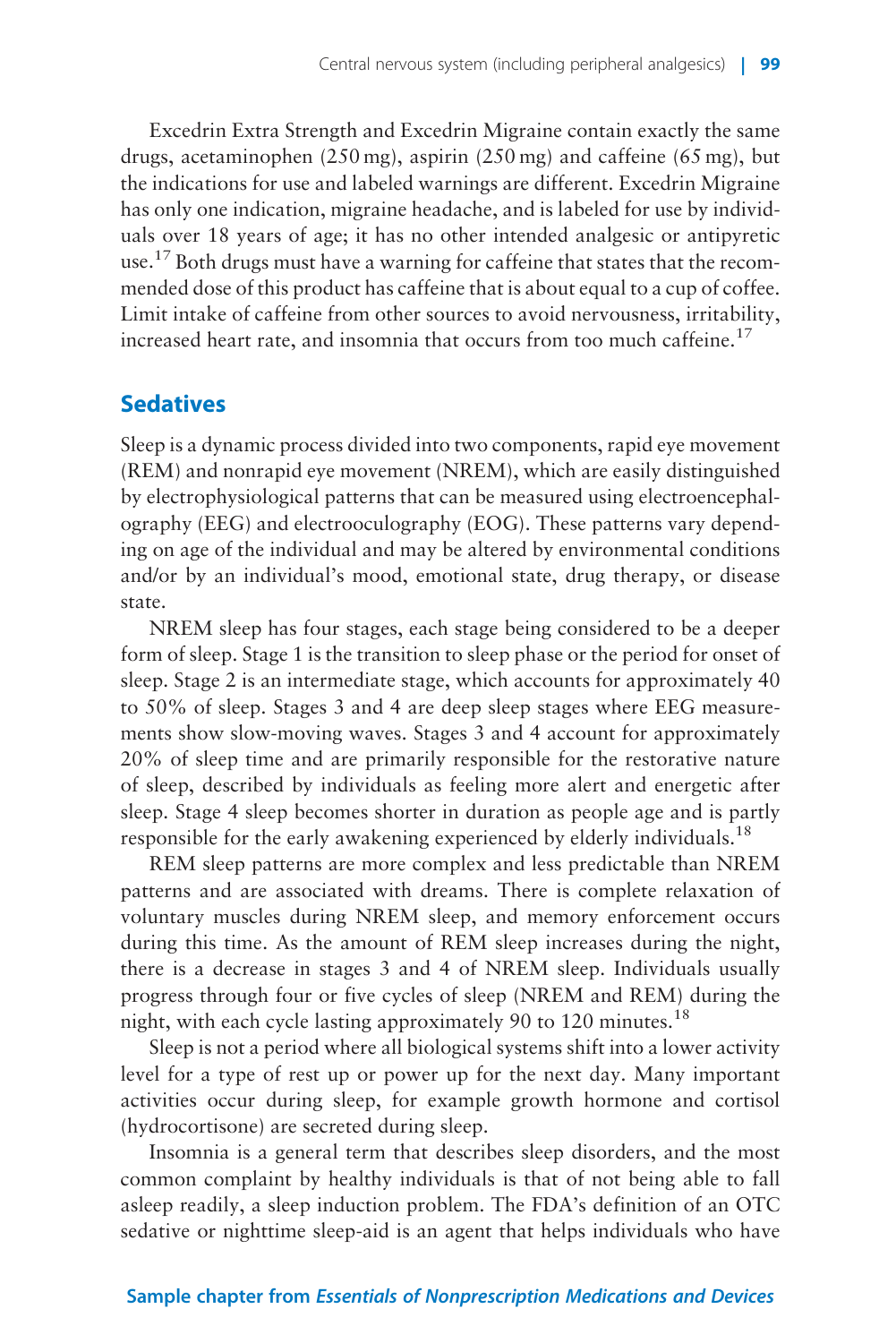occasional difficulty in falling asleep.[12](#page-20-0) However, sleep is affected by external and internal factors, and individuals as well as pharmacists should have an understanding of the sleep process to determine when self-care may be appropriate.

The internal or intrinsic control for sleep is the suprachiasmatic nucleus (SCN) in the hypothalamus of the brain, which increases its neuronal signals as evening approaches (diminishing light), stimulating the pineal gland to secrete the hormone melatonin. Melatonin levels increase until about 2 to 4 a.m. and begin to diminish as dawn approaches. Estrogen and progesterone levels in the brain also affect the SCN and are probably responsible for the fact the women have a higher incidence of insomnia during menstruation and menopause. Postpartum women also have more problems with insomnia.[18](#page-21-0)

The normal circadian rhythm in humans is slightly more than 24 hours. However, external cues, primarily light and darkness and the daily activities of individuals, entrain the daily rhythm to a 24 hour pattern and keep it at 24 hours. Light, either sunlight or bright artificial light, enters through the eyes, activating neural pathways to the brain to promote wakefulness. Physical activity, social interactions, and a busy or noisy environment also promote wakefulness.

Individuals who experience occasional insomnia should be evaluated for external causes of the problem before drug therapy is initiated. Behaviors that enhance readiness for sleep in individuals include no napping during the day, tapering down physical activity at the end of the day, having a regular pattern of activity to prepare for sleep, having a regular time to go to sleep, reducing distracting environmental factors such as too much light or noise, controlling the temperature so it is not too hot or too cold, avoiding stimulating drugs (caffeine in any form, pseudoephedrine or phenylephrine in allergy or cough/ cold medications) in the evening, avoiding alcohol, and avoiding smoking. If these practices do not solve the individual's insomnia, OTC sedative or dietary supplements may help to alleviate the problem.

Common causes of sleep problems include shift work, jet travel, anxiety and stressful situations, and medical conditions such as asthma, chronic obstructive pulmonary disease, depression, sleep apnea, pain, dementia, and rhinitis, among others. Treatment of the medical condition by a physician should be the first attempt at solving sleep problems associated with medical problems.

Shift workers and travelers who going through numerous time zones have difficulties because each of these situations imposes new cues on the body's internal circadian rhythm. Melatonin has some positive effects in these situations, but prescription drugs are usually more effective. If shift work is a long-term employment situation, altering circadian rhythm by entrainment methods using light therapy and behavior modification may be successful.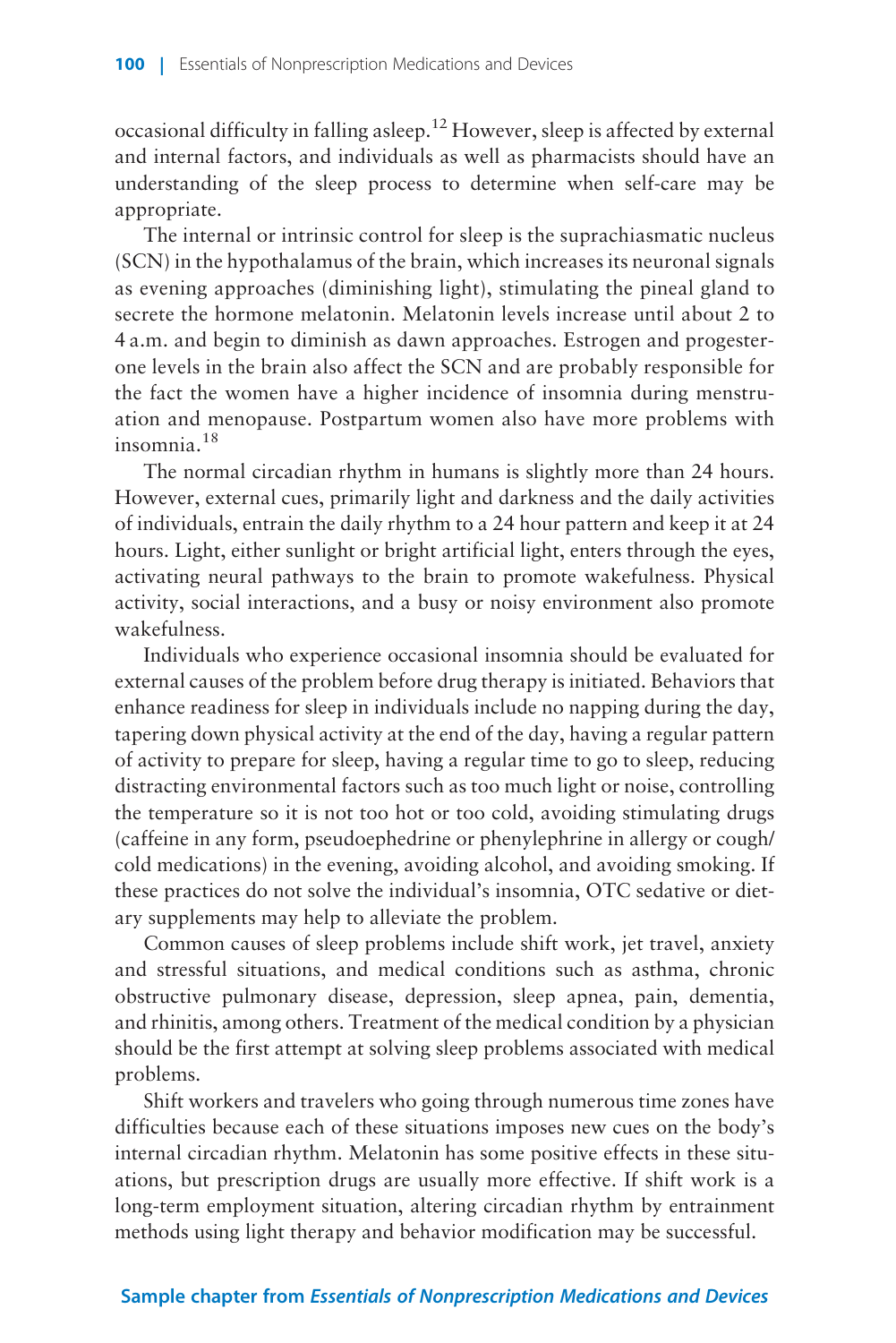Individuals who suffer from lack of sleep often complain of tiredness, fatigue, lack of mental alertness, decreased motor skill, lack of concentration, and irritability. Frequently, individuals try to compensate for these effects by using stimulant drugs.

# **OTC** drugs

# Monograph drug: diphenhydramine

# Drug category and indications for use

Nighttime sleep-aid or sedative relieves occasional sleeplessness for individuals who have difficulty in falling asleep.[19](#page-21-0)

# Mode of action

Antihistamines classified as first generation or sedating antihistamines produce their effect by acting in the CNS.

# Warnings and precautions

If diphenhydramine does not provide relief of sleeplessness within 2 weeks, a physician should be consulted because a more serious condition may be the problem. If an individual has asthma, glaucoma, emphysema, chronic pulmonary disease, shortness of breath, or difficulty in urinating because of an enlarged prostate, a physician should be consulted. Alcoholic beverages should not be consumed while taking diphenhydramine. If an individual is taking other sedatives or tranquilizers, a physician should be consulted before using this drug. $19$ 

# Recommended dose

Adults and children over 12 years of age may take a single dose of 50 mg of diphenhydramine 30 minutes before bedtime. This product should not be used if any other product containing diphenhydramine is being used, even if it is for topical use.[20](#page-21-0)

NOTE: Diphenhydramine in used in many oral products for allergies, sinus congestion, cough/colds, and itching, as well as topical products for insect bites and itching. There are many reports of toxicity because of the use of several products containing diphenhydramine.<sup>[20](#page-21-0)</sup>

# **Products**

Diphenhydramine: (Benadryl, Nytol, Simply Sleep, Sominex, Unisom Sleep Gels, and Unisom Sleep Melts).

# Rx–OTC switched drug: doxylamine

Doxylamine is an approved antihistamine with sedative actions similar to diphenhydramine that was not included in the FDA's nighttime sleep aid monograph. The manufacturer filed an abbreviated new drug application with the FDA and received approval for its use as a sedative.<sup>[21](#page-21-0)</sup>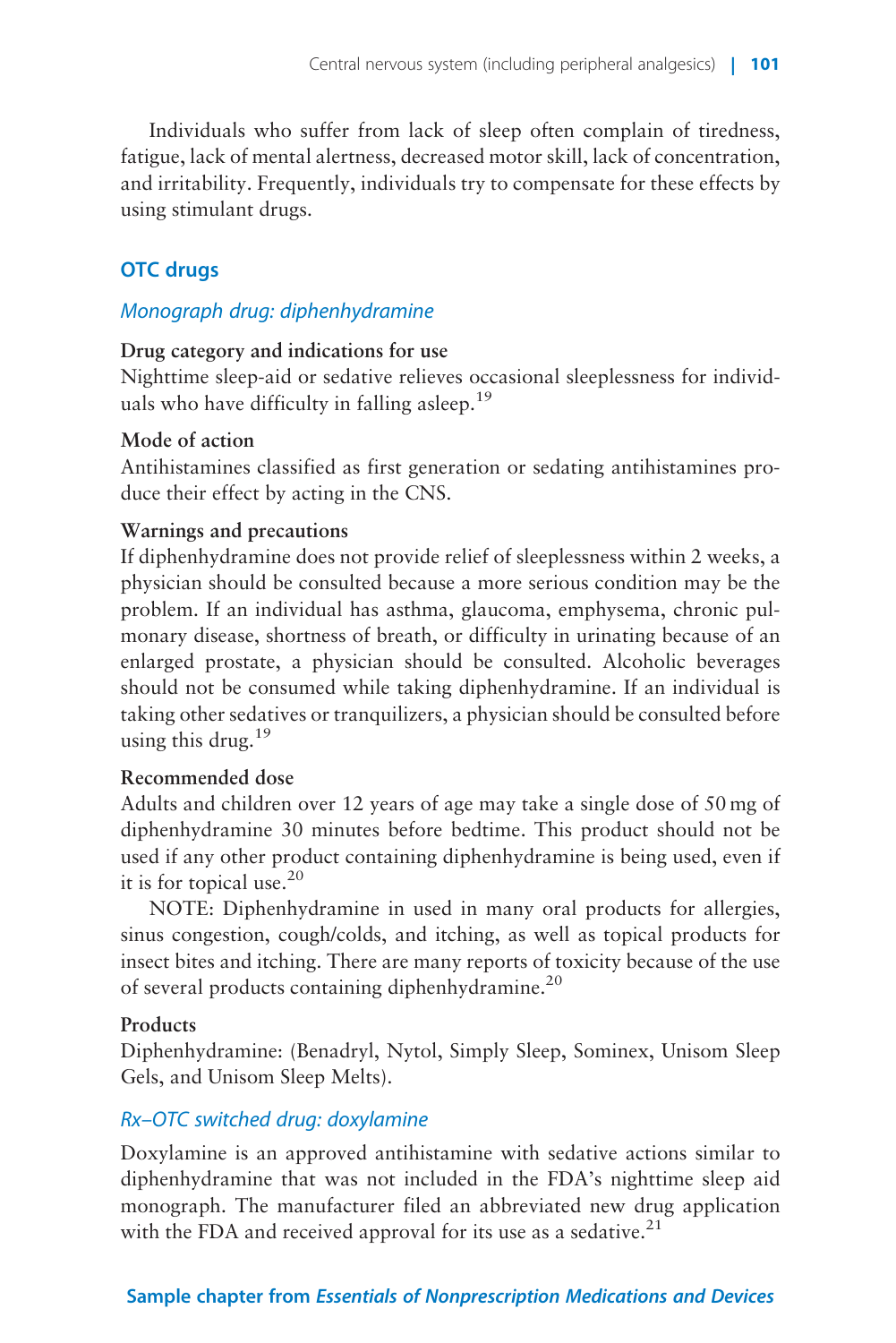#### Drug category and indications for use

OTC sedatives relieve sleeplessness caused by difficulty in falling asleep.

#### Mode of action

Antihistamines classified as first generation or sedating antihistamines produce their effect by an action in the CNS.

# Warnings and precautions

If doxylamine does not provide relief of sleeplessness within 2 weeks, a physician should be consulted because a more serious condition may be the problem. If an individual has asthma, glaucoma, emphysema, chronic pulmonary disease, shortness of breath, or difficulty in urinating because of an enlarged prostate, a physician should be consulted. Alcoholic beverages should not be drunk while taking doxylamine. If an individual is taking other sedatives or tranquilizers, a physician should be consulted before using this  $\frac{d}{d}$ 

# Recommended dose

Adults and children over 12 years of age may take a single dose of 25 mg doxylamine 30 minutes before bedtime.

#### Product

Doxylamine (Unisom Sleep Tabs).

# Combination sedatives and analgesics

#### Drug category and indications for use

The FDA has approved the combination of nighttime sedatives with oral analgesics to relieve occasional sleeplessness.

#### Mode of action

Mild discomfort and pain may prevent individuals from falling asleep easily, and the combination of an analgesic and sedative may be more beneficial than a sedative by itself.

#### Warnings and precautions

Acetaminophen, aspirin, or ibuprofen may be combined with diphenhydramine. Warnings and precautions for each active ingredient must appear on the label of the product.

# Recommended dose

Adults and children over 12 years of age may take a single dose of 1000 mg acetaminophen with 50 mg diphenhydramine hydrochloride 30 minutes before bedtime. Adults and children over 12 years of age may take a single dose of 1000 mg aspirin with 72 mg diphenhydramine citrate 30 minutes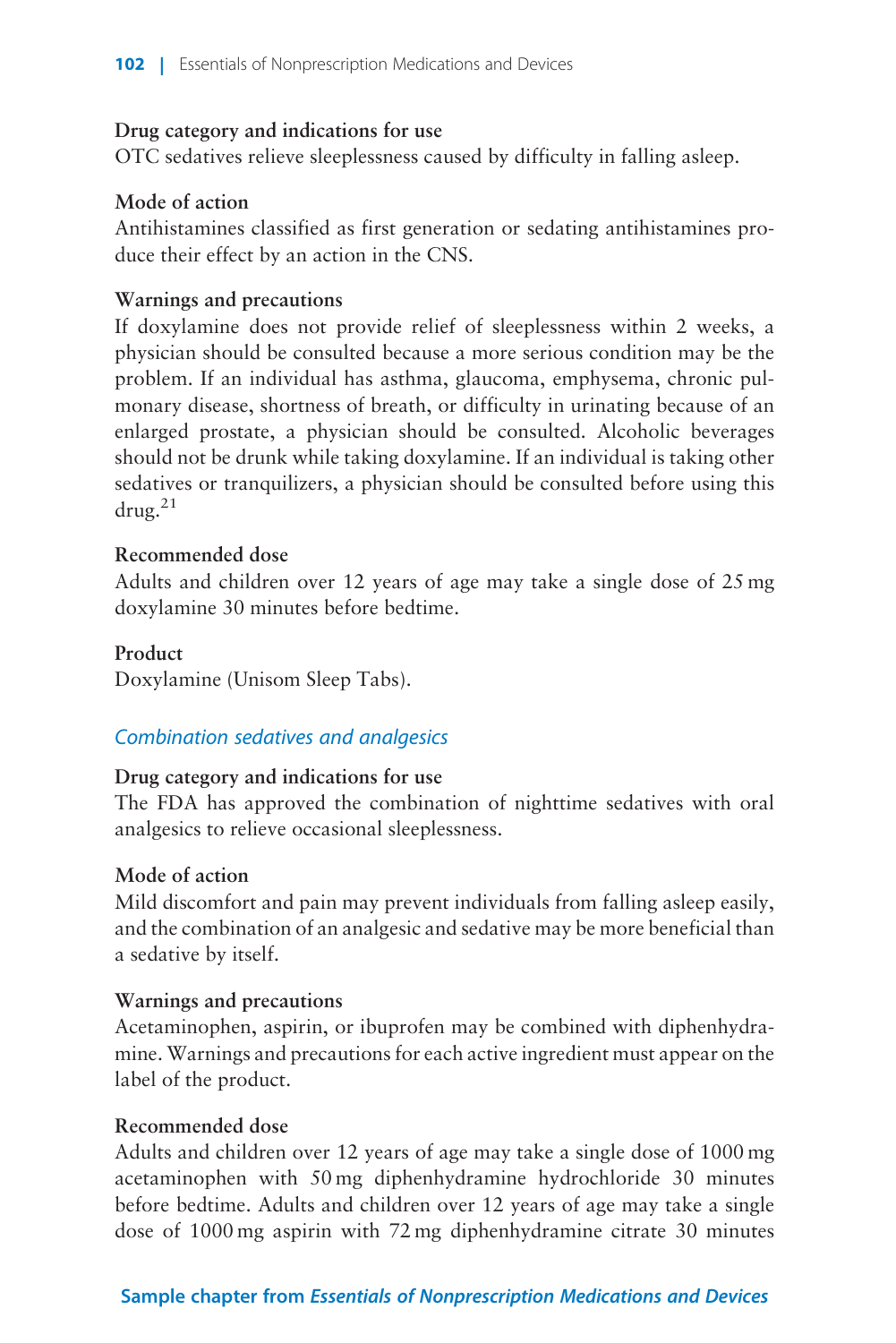before bedtime. Adults and children over 12 years of age may take a single dose of 400 mg ibuprofen with 72 mg diphenhydramine citrate 30 minutes before bedtime.

#### **Products**

Acetaminophen and diphenhydramine (Tylenol PM), aspirin and diphenhydramine (Bayer Aspirin PM), ibuprofen and diphenhydramine (Advil PM).

#### Dietary supplements

#### Melatonin

Although melatonin is a human hormone, it is not regulated as an OTC drug by the FDA. It is available from animal sources or from a chemical synthetic process as a dietary supplement. The body synthesizes melatonin through several metabolic steps beginning with the conversion of the amino acid tryptophan to serotonin and ultimately to melatonin.

Numerous studies have been conducted to determine the efficacy of melatonin as a sleep aid. Although many clinical trials reported positive results compared with placebos, the results were not statistically significant in many studies.<sup>[22](#page-21-0)</sup> Most of the clinical trials had small numbers of patients and were for short durations of use.

The evidence for the use of melatonin for jet lag in travelers has some positive results for travel in an eastward direction if travel was through three to five time zones, but the requirement for precise timing of dosing melatonin for at least 3 days before the scheduled trip may limit its usefulness.  $22-24$ Melatonin when combined with light therapy is more effective in altering an internal circadian rhythm mechanism, but self-care is not appropriate because it involves situations where insomnia is long term, not short term.<sup>[24](#page-21-0)</sup>

#### Mode of action

Administration of exogenous melatonin elevates normal circulating levels of melatonin, especially in individuals who have levels less than normal blood concentrations, and it helps to relieve occasional insomnia. It acts at the same receptor sites in the brain as endogenous melatonin.<sup>[25](#page-21-0)</sup>

#### Warnings and precautions

Melatonin has no serious adverse effects but may cause fatigue, headache, dizziness, and irritability, especially when higher doses are used (more than 3 mg).

#### Recommended dose

Adult doses for falling asleep should be 1 to 3 mg 30 to 60 minutes before bedtime. Adult doses for preventing jet lag are 1 to 3 mg taken at the projected time of the new sleep pattern, beginning 3 days before travel.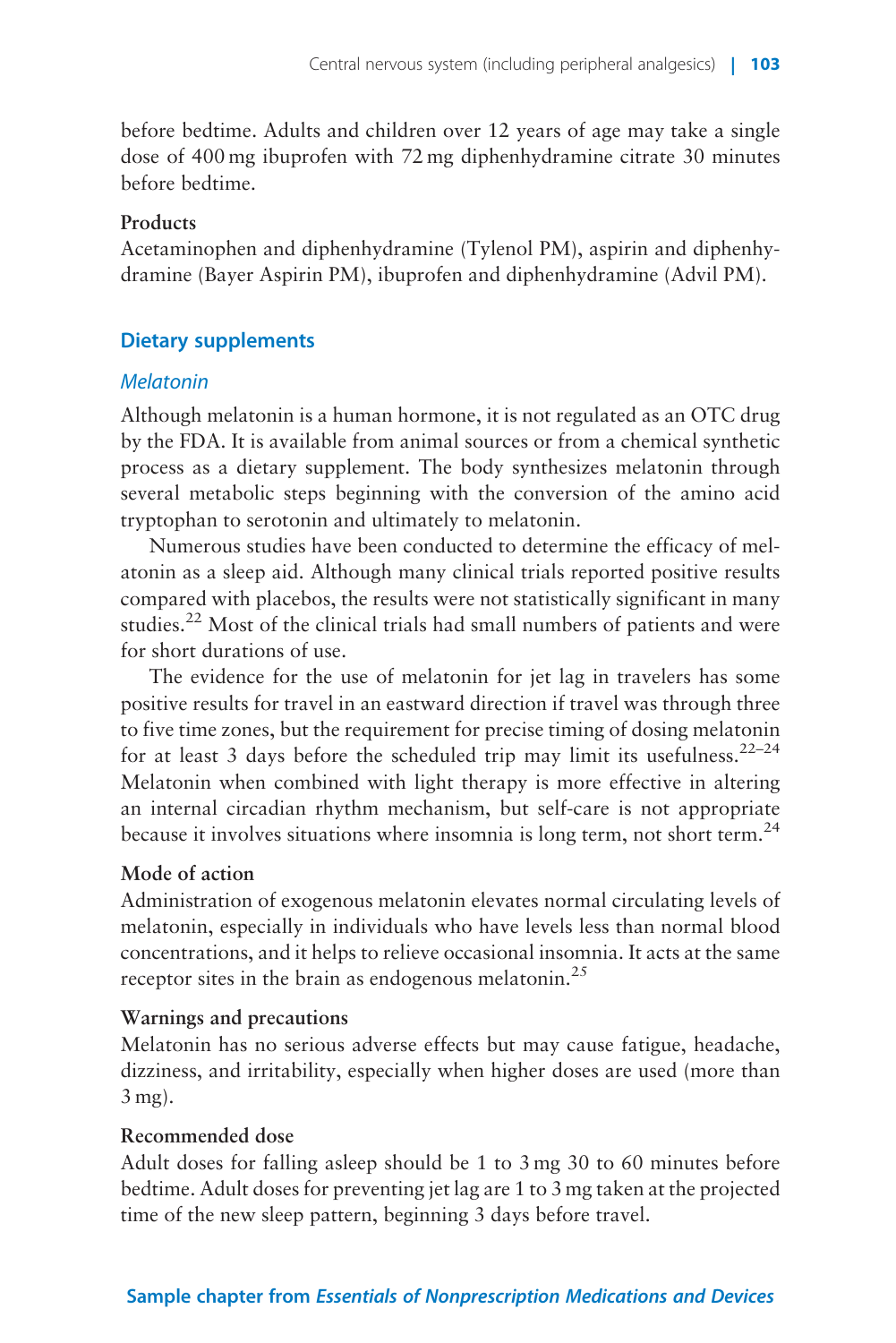# **Products**

Melatonin (Melatonex and many generic manufacturers).

# Valerian

Valeriana officinalis is the source of extracts that contain valepotriates, sesquiterpenes, and amino acids that are used in dietary supplements promoted as sleep aids. However, the type of preparation used (tablets of valerian extracts, teas or liquid preparation) vary greatly in the quantity of the compounds that are in the product. There are many fewer studies reported on the effectiveness of valerian, but the results, like those for melatonin, show slight benefit for insomnia when compared with placebos.

# Mode of action

The exact mechanism by which valerian causes sedation is not known, but it may bind to gamma-aminobutyric acid (GABA) receptors, which normally reduce brain stimulation. It does not exert its full effect unless it is taken for 2 to 4 weeks. This certainly exceeds recommendations for occasional drowsiness, but it should be remembered that dietary supplements are not held to the rigorous standards of OTC drugs because they are not approved for use by the FDA.

#### Warnings and precautions

Reported adverse effects include GI upset, headache, and morning drowsiness.

# Recommended dose

One cup of valerian tea made from a root extract is recommended several times a day. Tablets containing 500 to 1000 mg valerian root extract may be taken 1 hour before bedtime. An alcoholic liquid extract is available and the recommended dose is 15 to 20 drops.<sup>26</sup>

# Product

Valerian (Alluna).

# **Stimulants**

The only OTC drug used as a stimulant is caffeine, but many brewed coffees and teas, or energy drinks, may contain more caffeine than that permitted by the FDA in OTC drugs. Guarana is a plant source of caffeine that appears in many energy or natural products. [Table 5.6](#page-16-0) lists the amount of caffeine available in some popular beverages and energy drinks.

#### Drug category and indications for use

Stimulant drugs produce an effect in the CNS that helps to alleviate occasional drowsiness and fatigue and to increase mental alertness.<sup>[27](#page-21-0)</sup>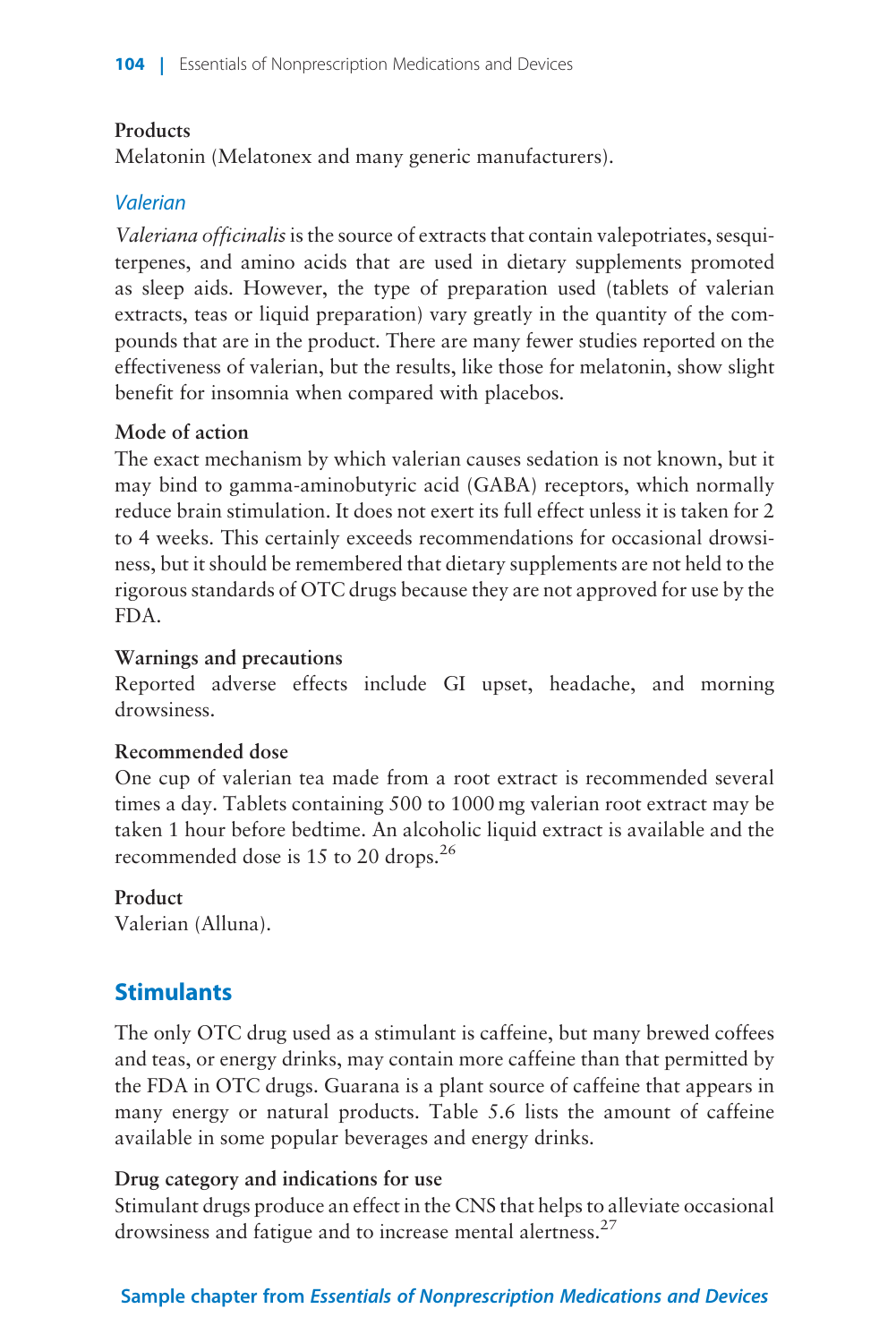<span id="page-16-0"></span>

| Table 5.6 Caffeine content of popular beverages and energy drinks <sup>a</sup> |                            |                              |  |
|--------------------------------------------------------------------------------|----------------------------|------------------------------|--|
| <b>Product</b>                                                                 | <b>Usual size (ounces)</b> | <b>Caffeine content (mg)</b> |  |
| Plain, brewed coffee                                                           | $8 - 12$                   | $60 - 120$                   |  |
| Plain, brewed, decaf coffee                                                    | $8 - 12$                   | < 10                         |  |
| <b>Dunkin' Donuts</b>                                                          | 16                         | 143                          |  |
| MacDonald's Large                                                              | 16                         | 145                          |  |
| <b>Starbucks Coffee Grande</b>                                                 | 16                         | 330                          |  |
| Starbucks Grande Cappuccino                                                    | 16                         | 150                          |  |
| <b>Starbucks Grande Caffe Latte</b>                                            | 16                         | 150                          |  |
| Starbucks Espresso                                                             | 1.5                        | 77                           |  |
| Plain, brewed tea                                                              | $8 - 12$                   | $20 - 90$                    |  |
| Lipton Brisk Ice Tea                                                           | 20                         | 50                           |  |
| Snapple Iced Tea                                                               | 16                         | 42                           |  |
| Starbucks Tazo Chai Tea                                                        | 12                         | 75                           |  |
| Nestea Ice Tea                                                                 | 16                         | 34                           |  |
| Coca-Cola                                                                      | 12                         | 35                           |  |
| Diet Coke                                                                      | 12                         | 45                           |  |
| Barq's Root Beer                                                               | 12                         | 23                           |  |
| <b>Mountain Dew</b>                                                            | 12                         | 55                           |  |
| Dr. Pepper                                                                     | 12                         | 41                           |  |
| Pepsi                                                                          | 12                         | 38                           |  |
| <b>Full Throttle</b>                                                           | 16                         | 144                          |  |
| <b>TAB Energy</b>                                                              | 10.5                       | 95                           |  |
| Jolt                                                                           | 23.5                       | 280                          |  |
| Vault                                                                          | 12                         | 70                           |  |
| So-Be Adrenaline Rush                                                          | 16                         | 152                          |  |
| So-Be No Fear                                                                  | 16                         | 174                          |  |
| Rockstar                                                                       | 16                         | 160                          |  |
| <b>Red Bull</b>                                                                | 8.3                        | 80                           |  |
| Propel Invigorating Water                                                      | 20                         | 50                           |  |
| Vitamin Water Energy                                                           | 20                         | 40                           |  |

a Caffeine in drinks: http://www.energyfiend.com/the-caffeine-database (accessed: February 28, 2009).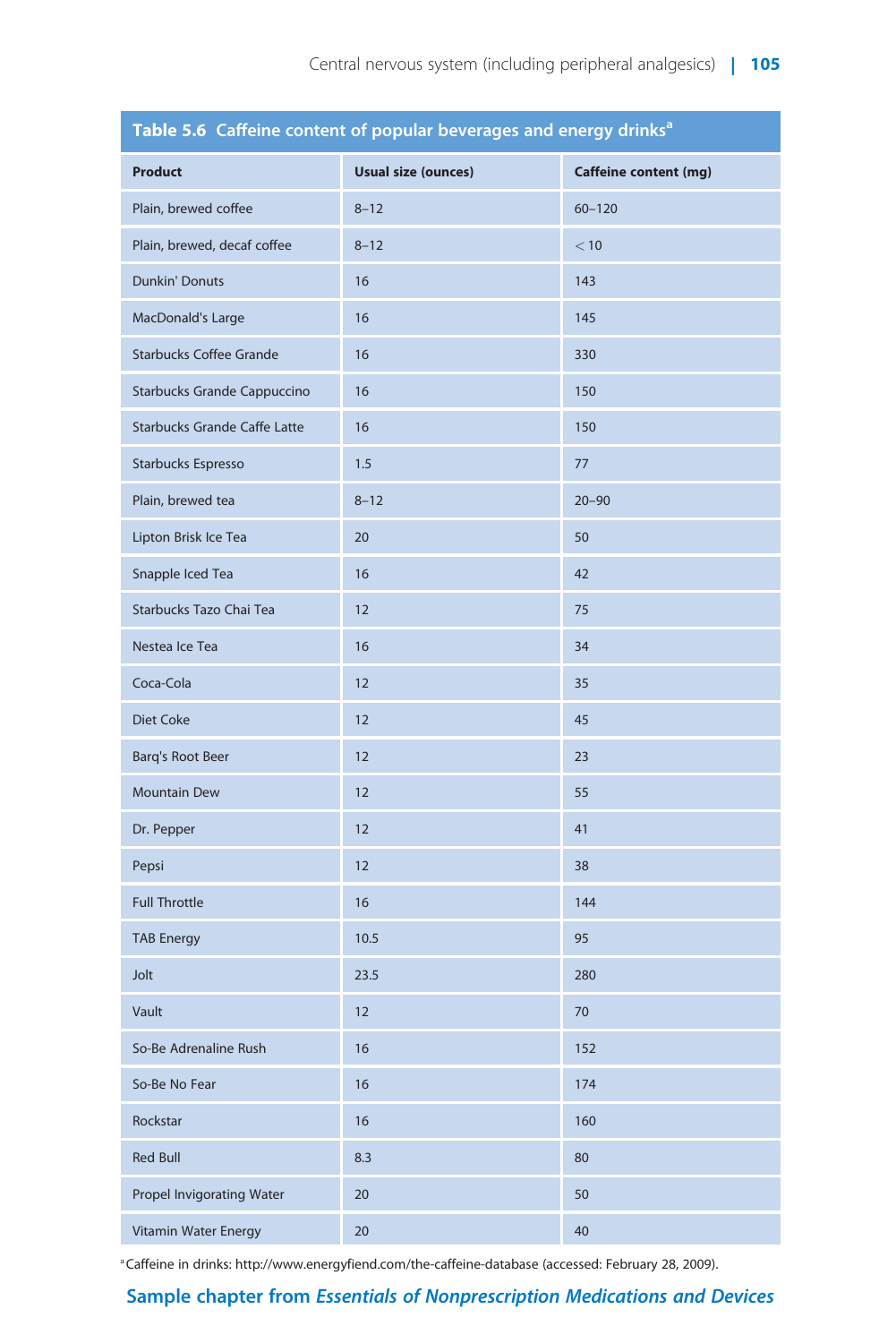Caffeine appears in many headache remedies because it increases the painrelieving effect of OTC analgesics (see earlier discussion in this chapter). Caffeine also produces a mild diuretic effect and is used for this purpose in products that treat symptoms associated with premenstrual tension (Chapter 6).

# Monograph drugs

Caffeine is the only approved monograph drug.

# Mode of action

Caffeine stimulates the release of neurohormones, norepinephrine and epinephrine, in the brain, which increase mental alertness and ward off feeling of tiredness and fatigue.

#### Warning and precautions

Ingestion of caffeine from other sources should be limited when using a caffeine product to prevent nervousness, irritability, insomnia, and rapid heart beat. The product contains approximately as much caffeine as a cup of coffee. If drowsiness or fatigue persists, a physician should be consulted.<sup>[27](#page-21-0)</sup>

#### Recommend dose

Adults and children over 12 years of age may take 100 to 200 mg of caffeine every 3 to 4 hours.

**Products** Caffeine (NoDoz Maximum Strength, Ultra Pep-Back, Vivarin).

# Antidepressant dietary supplements

# St. John's wort

Diagnosis and treatment of depression is not a self-care problem and the FDA has not approved any OTC drugs for depression. However, individuals who think they are depressed may try taking OTC stimulants or dietary supplements such as St. John's wort. St. John's wort is widely used in Europe as an antidepressant, particularly in Germany. It is a dietary supplement in the USA and its sale does not require FDA approval. It is commonly used to treat mild to moderate depression.

Clinical trials comparing St. John's wort with placebo and low-dose tricyclic antidepressant drugs have demonstrated a positive effect, and it has fewer adverse effects than the tricyclic antidepressants.[28](#page-21-0)

#### Drug category and indications for use

St. John's wort is a flowering plant or shrub whose extracts are used to promote a positive mood.

# Mode of action

Products of St. John's wort are standardized based on the concentration of hypercin present in the product. Hypericin has weak effects by inhibiting the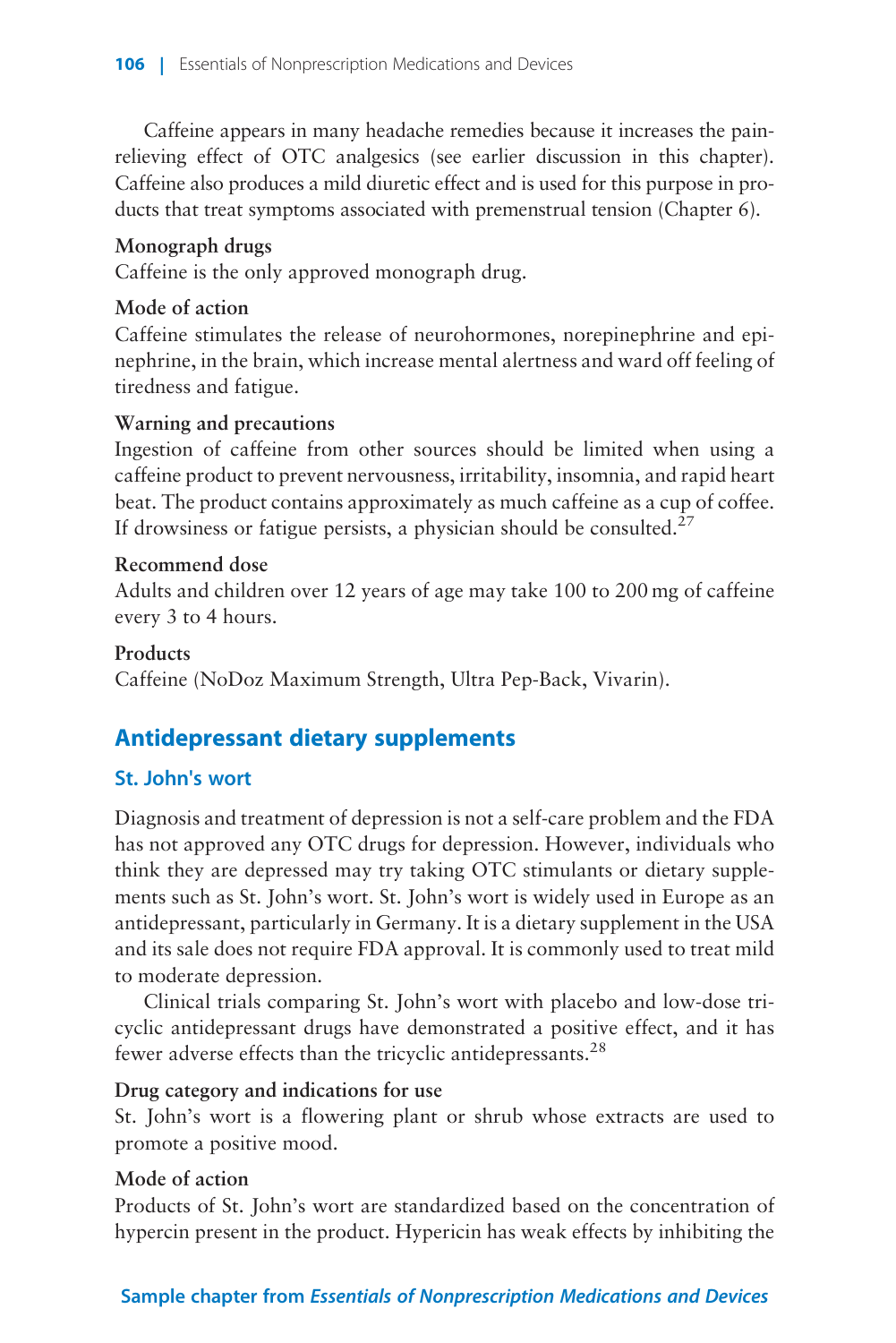reuptake of several neurotransmitters in the brain, including serotonin, norepinephrine and GABA. The plant also contains flavonoids, which contribute to its effect.[29,30](#page-21-0) St. John's wort affects liver enzymes, especially cytochrome oxidase (CYP3A4).

# Warnings and precautions

If individuals are taking other medications physician should be consulted because St. John's wort has many drug interactions. It decreases the effect of many drugs, including protease inhibitors and nonnucleoside reverse transcriptase inhibitors (used to treat HIV infections), oral contraceptives, cyclosporine, simvastatin, and warfarin. A sunscreen should be used when going outdoors because this product causes photosensitivity reactions.<sup>[29,30](#page-21-0)</sup>

Because this drug is a dietary supplement, it must contain the following statement: 'This product has not been evaluated by the Food and Drug Administration. This product is not intended to diagnose, treat, cure, or prevent any disease.'

# Recommended dose

The daily dose for adults is 300 mg three times a day. This product is not recommended for children. It may take up to 2 months for St. John's wort to produce its full effect.[30](#page-21-0)

# Case study exercises

Case 1 A 48-year-old woman tells the pharmacist that she uses two tablets of Tylenol Extra Strength (500 mg of acetaminophen per tablet) four times a day because she fell and her back is sore. She wants to know if she should use Tylenol PM to help her sleep better.

The pharmacist advises her not to use Tylenol PM because she is already taking the maximum recommended daily dose of acetaminophen. If she exceeds the recommended daily dose, she increases the risk of damaging her liver. If she is having trouble falling asleep, she could take a nighttime sedative containing diphenhydramine, such as Nytol, Sominex, or Simply Sleep.

# Case 2 The mother of an 11-month-old infant asks the pharmacist what dose of Tylenol Infant Drops she should give the baby because the baby is teething and is cranking and crying.

The pharmacist tells the mother that Tylenol Infant Drops should not be administered to a child less than 2 years of age unless the doctor has advised her to do so. She could purchase a topical product such as Anbesol, which contains a local anesthetic, that is rubbed on the gums to relieve teething pain. (See Chapter 7.)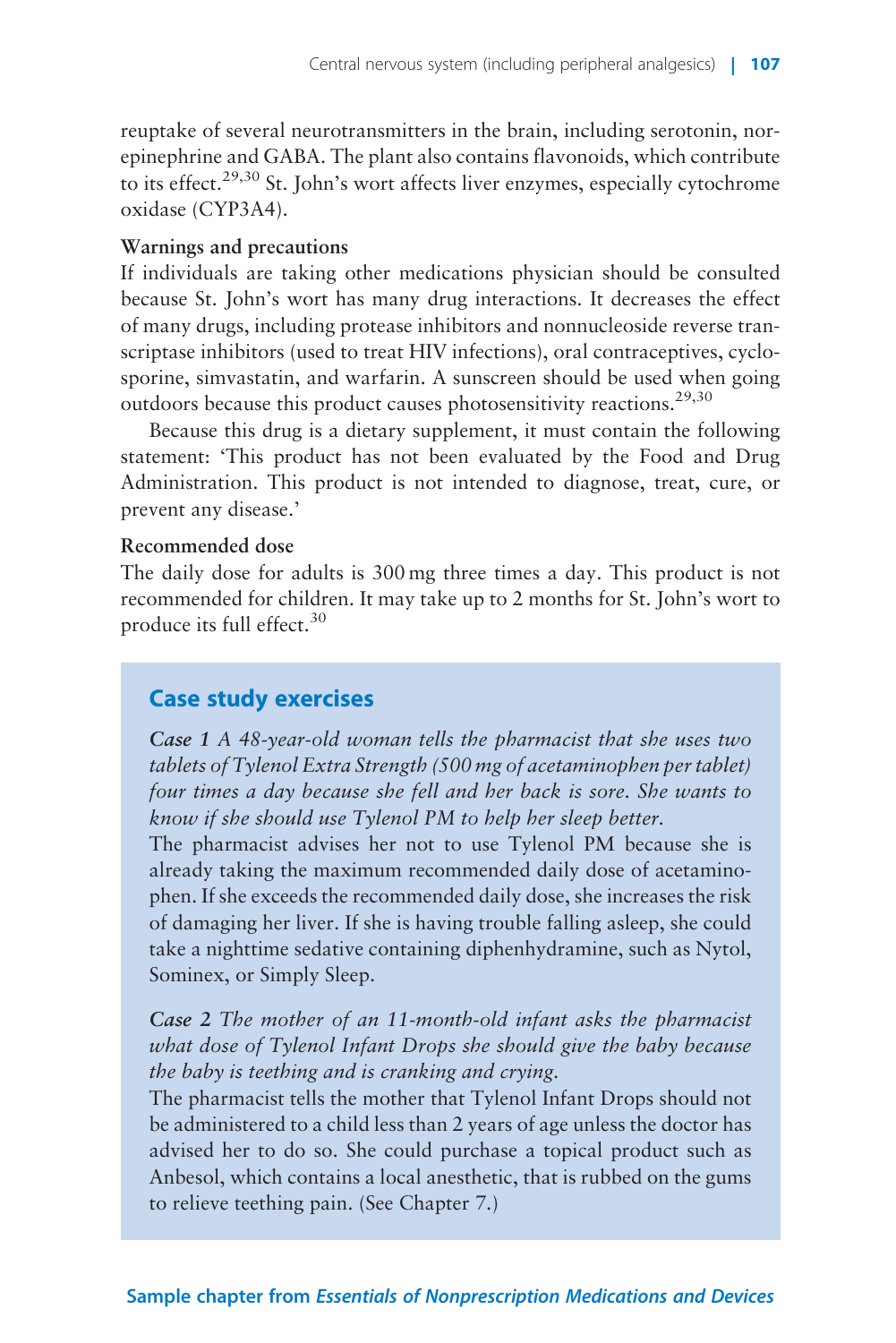Case 3 A 56-year-old man who is not under the care of a doctor asks the pharmacist what dose of aspirin he should take to reduce the risk that he could have a heart attack. He is overweight like his father, who died from a heart attack.

The pharmacist recommends that he see a physician because using aspirin for a potential cardiovascular problem is not a decision that should be made by an individual. There are risks associated with the use of aspirin that must be evaluated before he should take aspirin on a daily schedule. The pharmacist explains that he should see a physician because he is overweight, and his father's health history may increase the risk he has for cardiovascular disease.

Case 4 A 44-year-old man had minor dental surgery done and the dentist recommended that he take an OTC anti-inflammatory drug such as ibuprofen for the moderate pain that he is having. He asks the pharmacist if there is some other drug that he could take that does not have to be taken every 4 hours because his job is such that he can't take the medication that frequently.

The pharmacist explains that naproxen sodium (Aleve) is the same type of drug as ibuprofen and has a longer duration of action and would solve his problem. It may be used twice a day.

Case 5 The mother of a 9-year-old girl tells the pharmacist that her daughter has a dance performance in a week and she is too excited and nervous to fall asleep. She asks if using valerian tablets (Alluna) would be suitable because it's a natural product.

The pharmacist advises her not to use any nighttime sedative because sedatives should not be used in children under 12 years of age without a doctor's recommendation. He also tells her that valerian would not be helpful because it takes approximately 2 weeks for it to have its optimum effect. He discusses methods to have the child get ready for bed at a set time and to have her avoid excitement and any beverages like cola drinks that contain caffeine in the late afternoon and evenings.

Case 6 A worker has just had a job change and complains of problems falling asleep at night. When he gets up in the morning, he feels tired and has no energy. He wants to know if Vivarin will help to give him energy during the day.

The pharmacist discusses the man's use of coffee and tea during the day. The man usually gets a 16 ounce Starbucks Grande Coffee on his way to work but he doesn't think it helps him with his fatigue. The pharmacist explains that Vivarin contains 200 mg caffeine and the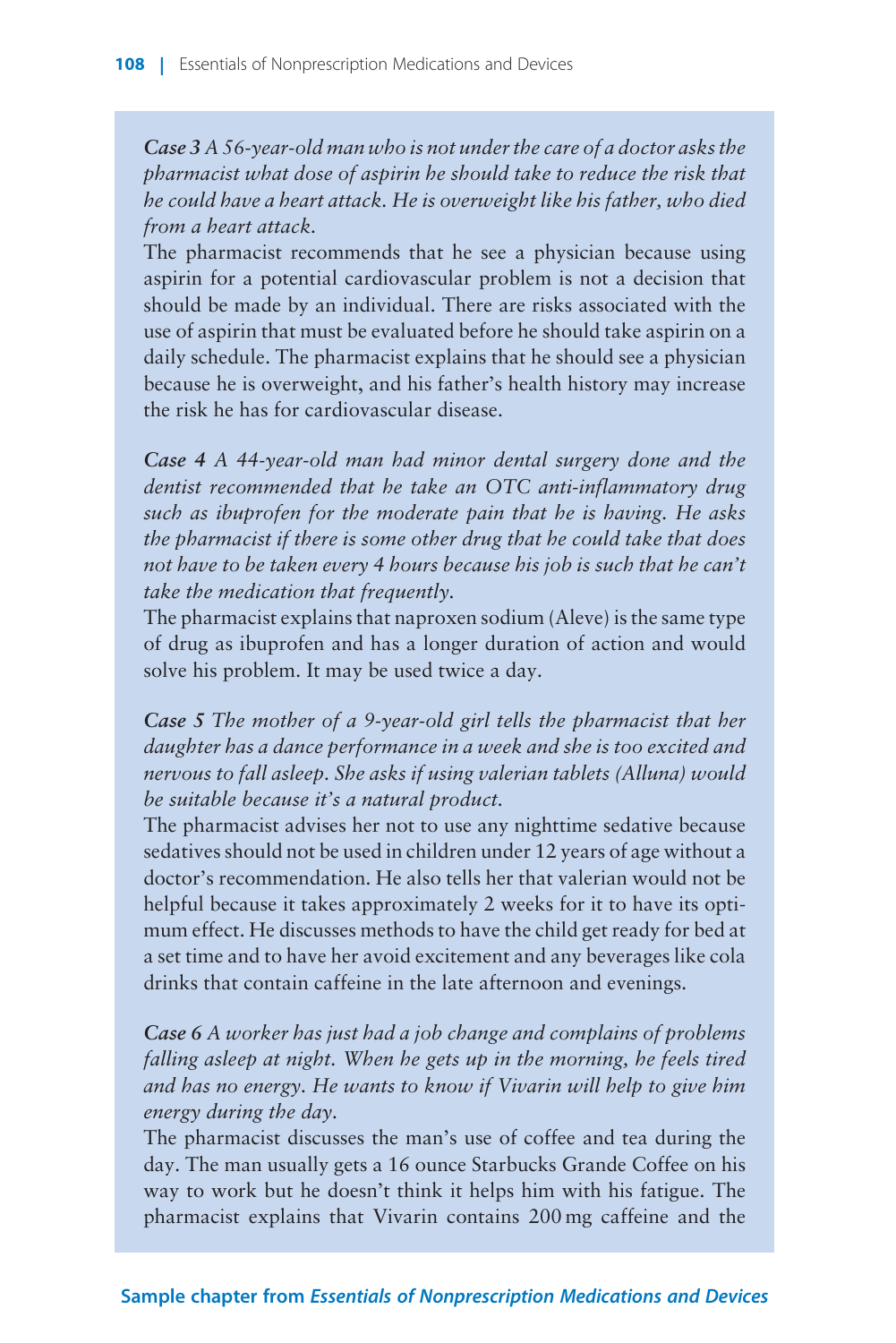<span id="page-20-0"></span>Starbucks coffee he drinks contains 330 mg caffeine. The pharmacist suggests that he not consume more caffeine since the coffee he drinks doesn't help him.

The pharmacist discusses an alternative of using a nighttime sedative such as diphenhydramine (Nytol, Sominex or Simply Sleep) or doxylamine (Unisom) for several nights. Perhaps he has some anxiety because of his new job and a few nights of a more restful sleep will help him. If this suggestion isn't satisfactory, he should see his doctor.

# Case 7 The mother of a 15-year-old girl asks the pharmacist which OTC migraine drug would be best for her daughter.

The pharmacist discovers that the daughter has never seen a doctor about her headaches. The pharmacist tells the mother that OTC migraine products are only intended for use in individuals who are over 18 years of age and who have been diagnosed as having migraine headaches. The pharmacist recommends contacting the doctor and suggests using acetaminophen or ibuprofen as soon as the headache symptoms occur. The dosing directions on the product label should be followed until the appointment with the doctor.

# References

- 1. Internal analgesic, antipyretic, and antirheumatic drug products for over-the-counter human use; tentative final monograph. Fed Regist 1988; 53: 46204–46260.
- 2. Managing Migraines. www.fda.gov/fdac/features/2006/206\_migraines.html (accessed February 21, 2009).
- 3. Burke A et al. Analgesic-antipyretic and anti-inflammatory agents; pharmacotherapy of gout. In: Brunton LL et al. eds. Goodman & Gilman's The Pharmacological Basis of Therapeutics, 11th edn. New York: McGraw-Hill, 2006: 671–715.
- 4. Health Bulletin: Use Caution With Pain Relievers. Updates October 30, 2007. www.fda. gov/cder/consumerinfo/acetaminophen.htm (accessed February 5, 2009).
- 5. Internal analgesics, antipyretics and antirheumatic drug products for over-the-counter human use; proposed amendment of the tentative final monograph; required warnings and other labeling. Fed Regist 2006; 71: 77314–77352.
- 6. Organ-specific warnings; internal analgesic, antipyretic, and antirheumatic drug products for over-the-counter human use: final monograph. Fed Regist 2009; 74: 19385–19409.
- 7. FDA Panel Backs 'Black Box' Warnings for Acetaminophen Prescription Combos. http:// www.medpagetoday.com/ProductAlert/OTC/14922 (accessed July 12, 2009).
- 8. Schulman S. Hemorrhagic complications of anticoagulant and thrombolytic treatment: American College of Chest Physicians Evidence-Based Clinical Practice Guidelines (8th edition). Chest 2008; 133(Suppl 6): 257S–298S.
- 9. Labeling for oral and rectal over-the-counter drug products containing aspirin and nonaspirin salicylates; Reye's syndrome warning. Fed Regist 2003; 74: 18861–18869.
- 10. NINDA. Reye's Syndrome Information Page. www.ninds.nih.gov/disorders/reyes\_ syndrome/reyes\_syndrome.htm (accessed May 26, 2009).
- 11. Bennett WM, DeBroe ME. Analgesic nephropathy: a preventable renal disease. N Engl J Med 1989; 320: 1269–1271.
- 12. Naughton CA. Drug-induced nephrotoxicity. Am Fam Physician 2008; 78: 743–750.